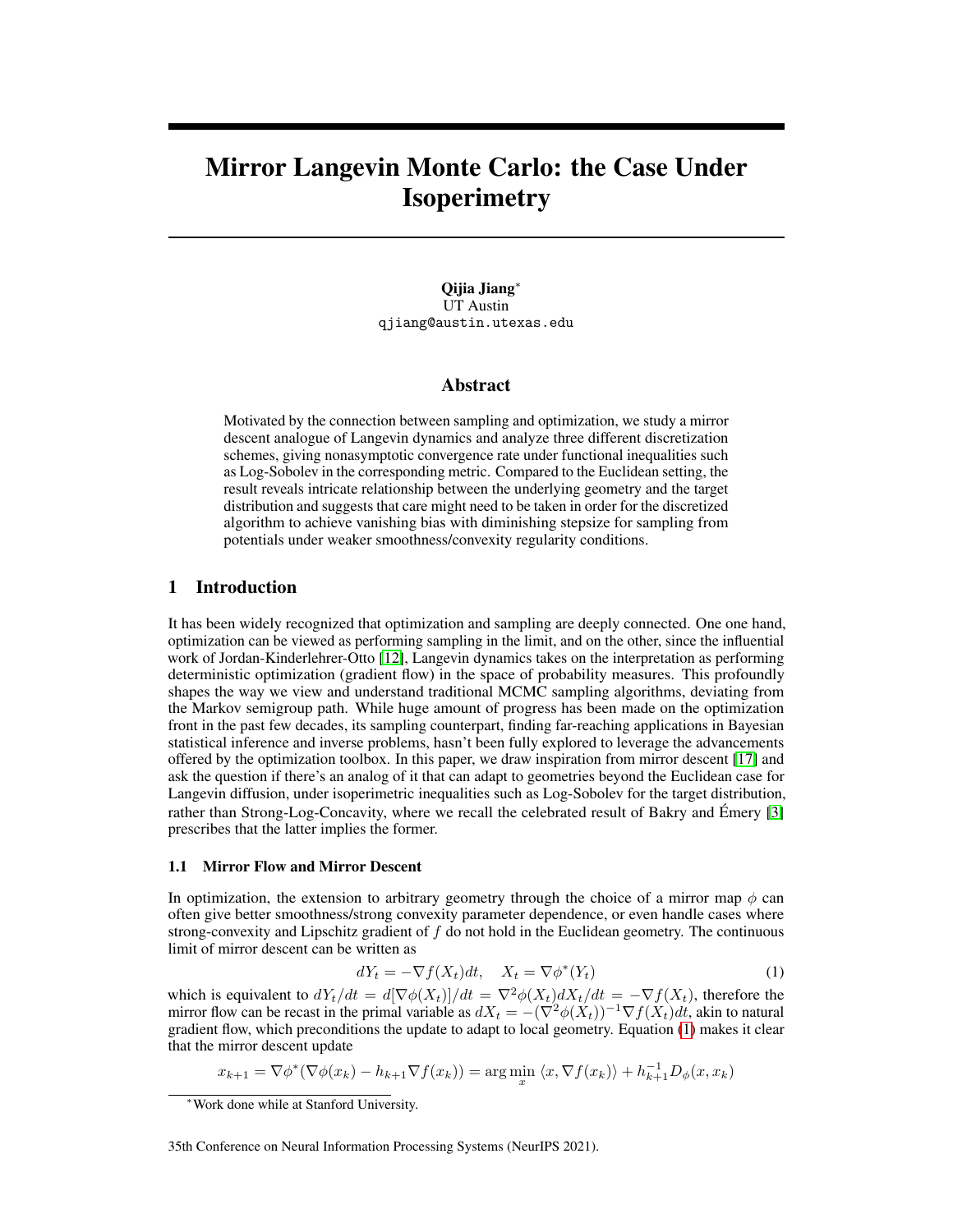is nothing more than the forward-discretized gradient descent in the dual  $y$ -space through mirror mapping. Here  $D_{\phi}(x, x_k) = \phi(x) - \phi(x_k) - \nabla \phi(x_k)^{\top}(x - x_k) \geq 0$  is the Bregman divergence and  $\phi^*$  is the Fenchel conjugate of  $\phi$ . We assume that the mirror map  $\phi: \mathbb{R}^d \to \mathbb{R}$  is of Legendre type<sup>[2](#page-1-0)</sup> and strictly convex throughout. Common choices include  $\phi(x) = ||x||_2^2/2$ , which reduces to classical gradient descent as  $x_{k+1} = x_k - h_{k+1} \nabla f(x_k)$ , and  $\phi(x) = -\sum_i x_i \log(x_i)$ , which gives multiplicative weight update. In the special case when  $\phi = f$ , one readily recovers Newton's method.

#### 1.2 Mirror Langevin Dynamics and Mirror Langevin Monte Carlo

For sampling, we consider the Mirror Langevin stochastic differential equation (SDE) where for  $Y_t = \nabla \phi(X_t)$ , and target distribution  $\pi = e^{-f}$ ,

<span id="page-1-3"></span><span id="page-1-2"></span><span id="page-1-1"></span>
$$
dY_t = -\nabla f(\nabla \phi^*(Y_t))dt + \sqrt{2[\nabla^2 \phi^*(Y_t)]^{-1}}dW_t
$$
\n(2)

for  $W_t$  the standard Brownian motion in  $\mathbb{R}^d$ . If  $\phi$  is three-times-differentiable, it is equivalent to

$$
dX_t = \left(-\left[\nabla^2 \phi(X_t)\right]^{-1}\left[\text{Tr}\left(\nabla^3 \phi(X_t)[\nabla^2 \phi(X_t)]^{-1}\right) - \nabla f(X_t)\right]\right)dt + \sqrt{2\left[\nabla^2 \phi(X_t)\right]^{-1}}dW_t\tag{3}
$$

and the corresponding Euler-Maruyama (EM) discretized version (in dual  $y$ -space) becomes

$$
x_{k+1} = \nabla \phi^* \left( \nabla \phi(x_k) - h_{k+1} \nabla f(x_k) + \sqrt{2h_{k+1}[\nabla^2 \phi(x_k)]} \cdot z_{k+1} \right)
$$
(4)

for  $h_{k+1}$  the stepsize and  $z_{k+1} \in \mathbb{R}^d$  an independent standard Gaussian random vector, where we used  $\nabla^2 \phi^*(Y_t) = [\nabla^2 \phi(X_t)]^{-1}$ . No particular warm start is assumed for initialization. It is worth noting that while the continuous dynamics in the primal  $X$ -space involves the 3rd-order derivative tensor, the implementation of [\(4\)](#page-1-1) only requires access to a gradient oracle for f. For  $\phi(x) = ||x||_2^2/2$ , one recovers the classical (overdamped) Langevin dynamics, whose Euler-Maruyama discretization is ULA:  $x_{k+1} = x_k - h_{k+1} \nabla f(x_k) + \sqrt{2h_{k+1}} \cdot z_{k+1}$ . In the case when there is no closedform expression, the inversion  $\nabla \phi^*$  can be solved numerically (and therefore approximately) using  $\nabla \phi^*(z) = \arg \max_x \{ z^\top x - \phi(x) \}$ , which is a convex optimization problem. A derivation for the equivalence between [\(2\)](#page-1-2) and [\(3\)](#page-1-3), along with the fact that (3) has  $\pi = e^{-f}$  as the stationary distribution are given in Appendix [A.](#page-11-0)

It is evident (and reminiscent of the classical Langevin algorithm) that the discretized algorithm will converge to a biased limit  $\pi^h$  under mild regularity conditions. A Metropolis-Hastings step can be applied on top to correct for the bias but we focus on the unadjusted case in this paper. The main question we aim to address in this paper is – what is the non-asymptotic rate of convergence for [\(2\)](#page-1-2) using different discretization schemes, under functional inequalities such as Log-Sobolev Inequality (LSI), which encompasses broader classes of distributions compared to the more restrictive and well-studied Strong-Log-Concavity (SLC) setting. In particular, it is known that LSI is preserved under bounded perturbation [\[10\]](#page-10-2) and Lipschitz mapping, which capture cases when  $f$  is far from convex, e.g., multi-modal such as Gaussian mixtures.

#### 2 Related Work

Various discretizations of underdamped, overdamped Langevin dynamics in the Euclidean setting under LSI [\[14,](#page-10-3) [23,](#page-10-4) [15\]](#page-10-5) and SLC [\[8,](#page-10-6) [5,](#page-9-1) [7,](#page-10-7) [19,](#page-10-8) [16\]](#page-10-9) are the main focus of a series of developments, for which non-asymptotic error bounds are established for several metrics including KL, Wasserstein and TV distance. Convergence of discretized algorithm under LSI, in general, introduces considerably more challenges, as commonly used synchronous/reflection coupling techniques do not apply.

For Langevin dynamics working under non-Euclidean geometry, an earlier proposal was made in [\[11\]](#page-10-10) where an algorithm was designed to converge to  $(\nabla \phi)_{\#} \pi$ , being essentially a change of measure from the classical Langevin dynamics. Crucially, their dynamics is different in that the diffusion term isn't scaled as the one we consider to take into account the Riemannian metric structure induced by  $\phi$ . The study of dynamics [\(2\)](#page-1-2) was initiated in [\[24\]](#page-10-11) under a relaxed-SLC assumption, where the authors show convergence of [\(4\)](#page-1-1) to a Wasserstein ball with non-vanishing bias. [\[1\]](#page-9-2) studied under a similar relaxed-SLC assumption, but with a different discretization scheme as opposed to [\(4\)](#page-1-1),

<span id="page-1-0"></span><sup>&</sup>lt;sup>2</sup>so that  $\nabla \phi$  is invertible and  $\nabla \phi^* = (\nabla \phi)^{-1}$  is a single-valued mapping that makes sense for [\(1\)](#page-0-0)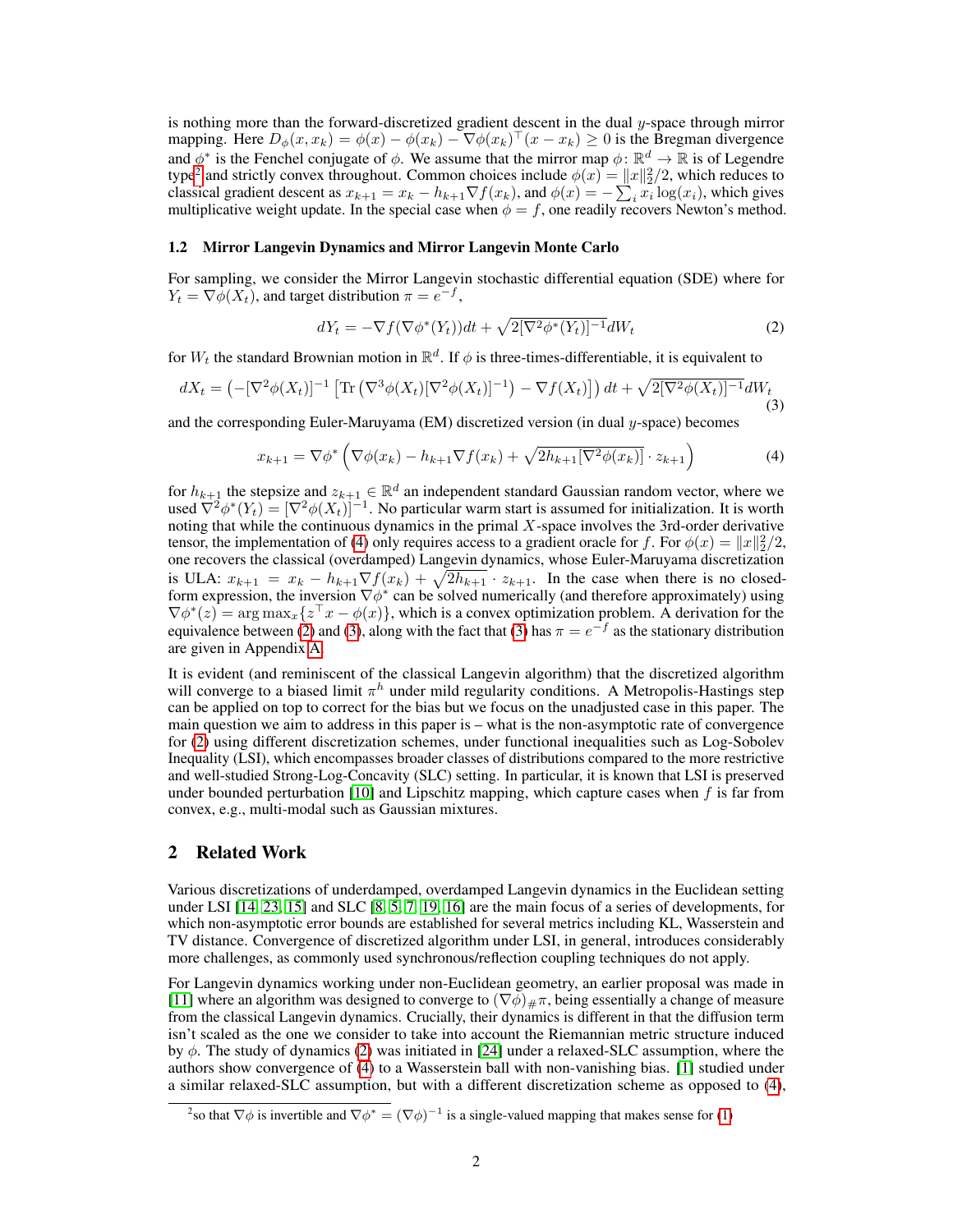where the bias decreases to zero with diminishing stepsize. Closer to our work is [\[6\]](#page-9-3), in which the authors investigated convergence of the continuous process [\(2\)](#page-1-2) under functional inequalities resembling the ones we consider and focused on  $\phi = f$ , leaving the analysis of discretized algorithm for future work. In this case one does not need to resort to smoothness assumption etc. for deriving contraction/handling bias issues – it is only when studying stable discretization schemes that they become necessary (and slows down convergence from exponential to polynomial).

Recent work of [\[13\]](#page-10-12) leverages the mean-square framework, which heavily exploits the contraction property of the dynamics, to show that under a modified self-concordance property, algorithm [\(4\)](#page-1-1) in fact converges without asymptotic bias. This particular property is something we do not have here, therefore it's likely new ideas are needed if one were to improve the analysis of [\(4\)](#page-1-1) in this setting.

#### 3 Notation and Assumptions

**Notation** We use  $\nabla \cdot v(x) = \sum_i \frac{\partial v_i(x)}{\partial x_i}$  $\frac{\partial v_i(x)}{\partial x_i} \in \mathbb{R}$  to denote the divergence operator for a vector field  $v : \mathbb{R}^d \to \mathbb{R}^d$ , and for a matrix-valued function  $G : \mathbb{R}^d \to \mathbb{R}^{d \times d}$ , we let  $\nabla \cdot G(x) \in \mathbb{R}^d$ with the *i*-th element as  $\sum_j \frac{\partial G(x)_{ij}}{\partial x_j}$  $\frac{\partial \mathcal{L}(x)_{ij}}{\partial x_j}$ . We denote the Laplacian operator as  $\Delta$  where  $\Delta \phi(x) =$  $\text{Tr}(\nabla^2 \phi(x))$ . Moreover, let  $\langle \nabla^2, G(x)\rangle = \nabla \cdot (\nabla \cdot G(x)) = \sum_{i,j}$  $\partial^2 G_{ij}(x)$  $\frac{\partial^2 G_{ij}(x)}{\partial x_i \partial x_j} \in \mathbb{R}$ . The norm induced by a positive definite G is defined as  $||z||_G^2 := z^\top Gz$ . Wasserstein-p distance is defined as  $W_p(\rho, \pi) = \inf_{x \sim \rho, x' \sim \pi} \mathbb{E}[\|x - x'\|^p]^{1/p}$  for  $p \ge 1$ . From Monge-Kantorvich's duality  $W_1(\rho, \pi) =$  $\sup_{\|f\|_{\ellip}\leq 1}\mathbb{E}_{\rho}[f]-\mathbb{E}_{\pi}[f]$  and monotonicity property  $W_1(\rho,\pi)\leq W_2(\rho,\pi)$ , bound on Wasserstein-2 metric captures many functions of potential interest. We define the pushforward measure  $\bar{\rho} = \nabla \phi_{\#} \rho$ as  $\bar{\rho}(\mathcal{B}) = \rho(\nabla \phi^{-1}(\mathcal{B}))$  for every borel set  $\mathcal{B}$ .

<span id="page-2-2"></span>We state the assumptions that we will make below, some of which we will relax later. Assumption 1 (ζ-Self-Concordance). *There exists a constant* ζ ≥ 0 *such that the conjugate mirror map*  $\phi^*$  satisfies that  $\forall y, u, s, v$ ,

$$
|\nabla^3 \phi^*(y)[u, s, v]| \leq 2\zeta \cdot (u^\top \nabla^2 \phi^*(y)u)^{1/2} (s^\top \nabla^2 \phi^*(y) s)^{1/2} (v^\top \nabla^2 \phi^*(y) v)^{1/2}
$$

<span id="page-2-4"></span>.

*Moreover, this property is preserved under Fenchel conjugation (with the same parameter), affine transformation and summation [\[18\]](#page-10-13).*

Many natural barrier and entropy functions (e.g., log-barrier) satisfy such self-concordance property. This also guarantees solution of the continuous dynamics [\(2\)](#page-1-2), cf. Appendix A of [\[24\]](#page-10-11). One can show that this affine-invariant condition implies a form of Hessian stability as  $M^{-1}\nabla^2\phi(x) \preceq \nabla^2\phi(x') \preceq$  $M\nabla^2\phi(x)$  for some  $M \geq 1$  (cf. Lemma [4\)](#page-13-0), entailing that the underlying geometry isn't rapidly changing. This form of self-concordance also appears in interior point method in optimization and previous work on Mirror Langevin [\[1\]](#page-9-2) and suggests that locally the function behaves like a quadratic.

<span id="page-2-1"></span>Assumption 2 (β-Mirror-Log-Sobolev). *The target distribution* π *satisfies Mirror LSI with constant* β *w.r.t a given mirror map* φ*, i.e., for every locally lipschitz function* g*, it holds that* π *satisfies*

$$
\frac{2}{\beta} \int \|\nabla g(x)\|_{[\nabla^2 \phi(x)]^{-1}}^2 d\pi \ge \int g(x)^2 \log g(x)^2 d\pi - \left(\int g(x)^2 d\pi\right) \log \left(\int g(x)^2 d\pi\right) \tag{5}
$$

*taking*  $g(x) = \sqrt{d\rho(x)/d\pi(x)}$  *one gets that for all*  $\rho$ *,* 

<span id="page-2-0"></span>
$$
H_{\pi}(\rho) := \int \rho(x) \log \frac{\rho(x)}{\pi(x)} dx \le \frac{1}{2\beta} \int \rho(x) \left\| \nabla \log \frac{\rho(x)}{\pi(x)} \right\|_{[\nabla^2 \phi(x)]^{-1}}^2 dx =: \frac{1}{2\beta} J_{\pi}^{\phi}(\rho).
$$
 (6)

*This is the gradient-domination condition for KL-divergence in the Wasserstein metric, where the (weighted) Fisher information on the RHS is the squared norm of the gradient for KL divergence.*

LSI is an isoperimetric inequality that implies concentration for the distribution (subgaussian tails on Lipschitz functions) and plays an important role in many results in probability theory. A discussion of its implication in our context is further expanded in Section [4.1.](#page-3-0) We note that both [\[1\]](#page-9-2) and [\[24\]](#page-10-11) require relative  $\mu$ -strong convexity of f w.r.t  $\phi$ , which means  $\nabla^2 f \succeq \mu \nabla^2 \phi > 0$ . Therefore this assumption based on LSI allows us to move away from convex potentials.

<span id="page-2-3"></span>The following two recover the familiar smoothness and Lipschitz condition when  $\phi(x) = ||x||_2^2/2$ .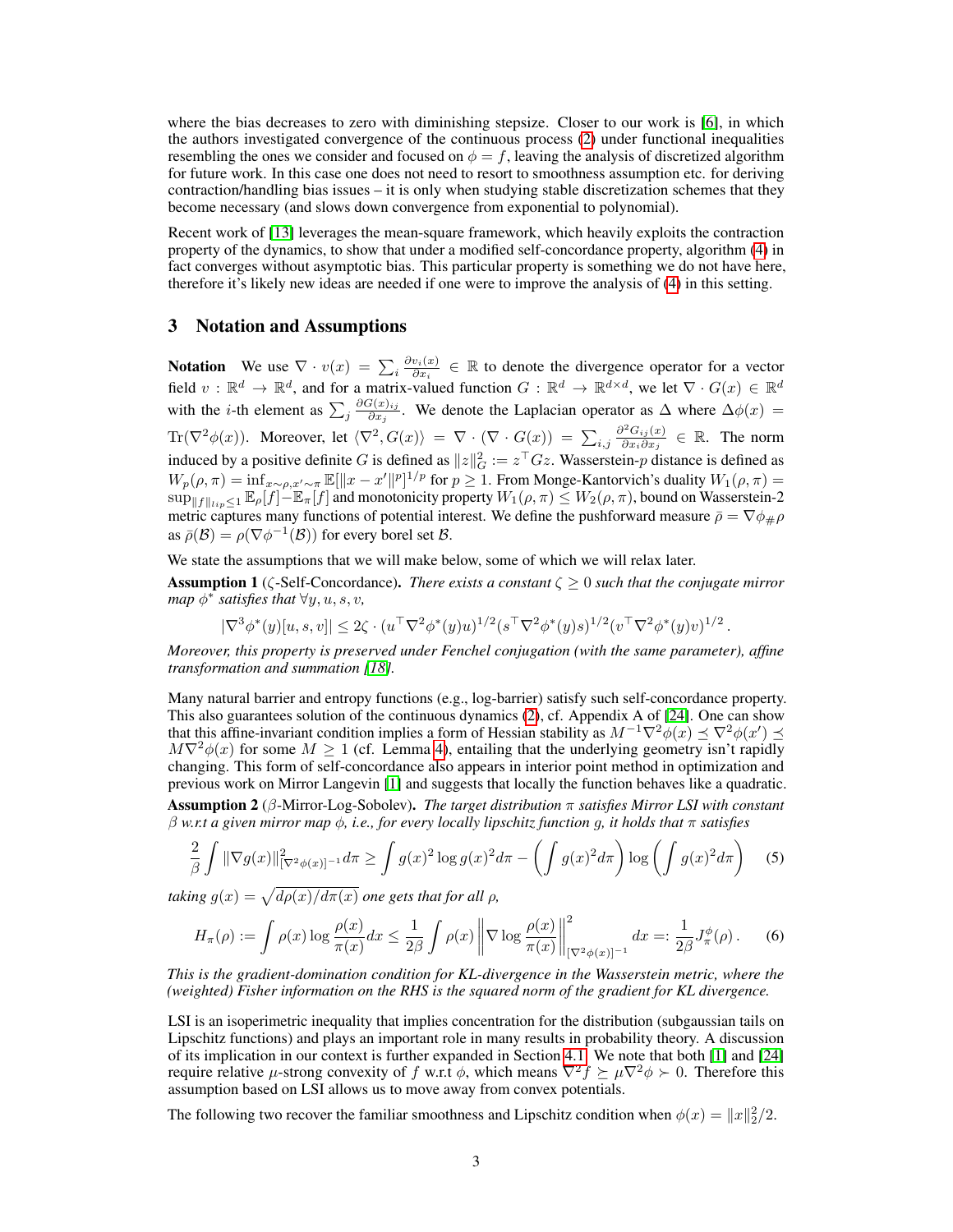**Assumption 3** (*L*-Relative Lipschitz). For all x, it holds that  $f : \mathbb{R}^d \mapsto \mathbb{R}$  is differentiable with

<span id="page-3-2"></span><span id="page-3-1"></span>
$$
\|\nabla f(x)\|_{[\nabla^2 \phi(x)]^{-1}} \le L. \tag{7}
$$

<span id="page-3-4"></span>**Assumption 4** ( $\gamma$ -Relative Smooth). *For all*  $x, x' \in dom(\phi)$ ,

$$
\|[\nabla^2 \phi(x)]^{-1} \nabla f(x) - [\nabla^2 \phi(x')]^{-1} \nabla f(x')\|_{\nabla^2 \phi(x')} \leq \gamma \cdot \|\nabla \phi(x) - \nabla \phi(x')\|_{[\nabla^2 \phi(x')]^{-1}}. \tag{8}
$$

One could show that [\(8\)](#page-3-1) is slightly stronger than assuming  $\nabla^2 \tilde{f}(y) \preceq \gamma \nabla^2 \phi^*(y)$  for  $\tilde{f}(y) =$  $f(\nabla \phi^*(y))$  or that  $\tilde{f}(y)$  is smooth, i.e.,  $\nabla^2 \tilde{f}(y) \preceq c \cdot I$  (cf. Lemma [7\)](#page-17-0). When  $\phi(x) = ||Ax||_2^2/2$ , condition [\(8\)](#page-3-1) reduces to  $\|\nabla f(x) - \nabla f(x')\|_{(A^\top A)^{-1}} \leq \gamma \cdot \|x - x'\|_{A^\top A}$ , for which the dual norm on the two sides makes sense as a generalization, whereas one could check that the relative smoothness as defined in [\[24,](#page-10-11) [1\]](#page-9-2) do not admit such a natural interpretation. We will comment more on this assumption in later sections on discretization. Condition [\(7\)](#page-3-2) is also common in previous works [\[1\]](#page-9-2).

<span id="page-3-3"></span>**Assumption 5** ( $\alpha$ -Strongly Convex). *The mirror map*  $\phi$  *is three-times differentiable, and let*  $\alpha$  :=  $\lambda_{\min}(\nabla^2 \phi) > 0.$ 

All best known results under LSI [\[14,](#page-10-3) [23\]](#page-10-4) in the Euclidean setting assume third order smoothness on f (i.e., Lipschitz Hessian) and Lipschitz gradient (i.e.,  $-L \cdot I \prec \nabla^2 f \prec L \cdot I$ ), sometimes with an additional disspativity assumption [\[15\]](#page-10-5), whereas we only require a weak notion of smoothness on  $f \circ \nabla \phi^*$ . The study of discretized sampling algorithms for non-smooth and non-convex potentials, to the best of our knowledge, is a road less traversed.

#### 4 Convergence Analysis

#### <span id="page-3-0"></span>4.1 Continuous Time Process: Mirror LSI

One can get using LSI (and LSI alone) the exponential convergence in KL divergence for the continuous time process, which is a manifestation of convergence under Polyak-Łojasiewicz (PL) inequality from optimization. In optimization, steepest descent gradient flow curve  $y_t^* \in \mathbb{R}^d$  is defined as

$$
\min_{y_t} \left\langle \nabla f(y_t), \dot{y}_t \right\rangle + \frac{1}{2} \|\dot{y}_t\|^2
$$

which implies  $\dot{y}_t^* = -\nabla f(y_t^*)$  and  $df(y_t^*)/dt = -\|\nabla f(y_t^*)\|^2$ , from which m-gradient dominance condition on  $f$  (weaker than strong convexity)

$$
f(y_t^*) - \min_{y} f(y) \le \frac{1}{m} \|\nabla f(y_t^*)\|^2
$$

gives exponential convergence for the objective function f as  $d(f(y_t^*) - \min_y f(y))/dt \le$  $-m(f(y_t^*) - \min_y f(y))$ . In sampling within the space of probability measures, the objective function(al) is replaced by  $H_{\pi}(\rho_t)$ , and the seminal work of [\[12\]](#page-10-0) (see also later treatments by [\[2,](#page-9-4) [22\]](#page-10-14)) show that the density  $\rho_t \in \mathcal{P}(\mathbb{R}^d)$  followed by the (overdamped) Langevin dynamics satisfies

$$
\dot{\rho}_t = \arg \min_{v_t \text{ tangent to } \rho_t} \ \mathbb{E}_{x \sim \rho_t} \left[ \langle \nabla_{W_2} H_{\pi}(\rho_t)(x), v_t(x) \rangle \right] + \frac{1}{2} \mathbb{E}_{x \sim \rho_t} [\|v_t(x)\|_2^2]
$$

where  $\nabla_{W_2} H_{\pi}(\rho_t)(x) = \nabla_x \frac{\partial H_{\pi}(\rho_t)}{\partial \rho_t}$  $\frac{d_{\pi}(\rho_t)}{\partial \rho_t}(x)$  is the Wasserstein-2 gradient of KL divergence at  $\rho_t$ . Therefore

$$
\frac{dH_{\pi}(\rho_t^*)}{dt} = -\mathbb{E}_{x \sim \rho_t^*} \left[ \left\| \nabla_x \frac{\partial H_{\pi}(\rho_t^*)}{\partial \rho_t}(x) \right\|_2^2 \right] = -\mathbb{E}_{x \sim \rho_t^*} \left[ \left\| \nabla_x \left( 1 + \log \left( \frac{\rho_t^*(x)}{\pi(x)} \right) \right) \right\|_2^2 \right],
$$

<span id="page-3-5"></span>where for the second step we used  $\frac{\partial H_\pi(\rho_t)}{\partial \rho_t} = 1 + \log(\frac{\rho_t}{\pi})$  [\[2\]](#page-9-4). The RHS becomes the negative of the Fisher information  $J^{\phi}_{\pi}(\rho)$  therefore LSI [\(6\)](#page-2-0) reduces to gradient dominance condition for KL divergence (in this case with  $\nabla^2 \phi = I$  for classical Langevin dynamics), from which one can derive exponential convergence rate to the target distribution  $\pi$  as carried out in the optimization land sans bias. This casts Langevin diffusion as precisely gradient flow w.r.t KL divergence in Wasserstein metric in the space of probability measures, from which LSI (weaker than SLC) suffices for convergence. We show in the lemma below that there is an extension of this result for Mirror-LSI that gives exponential convergence for the continuous process [\(3\)](#page-1-3).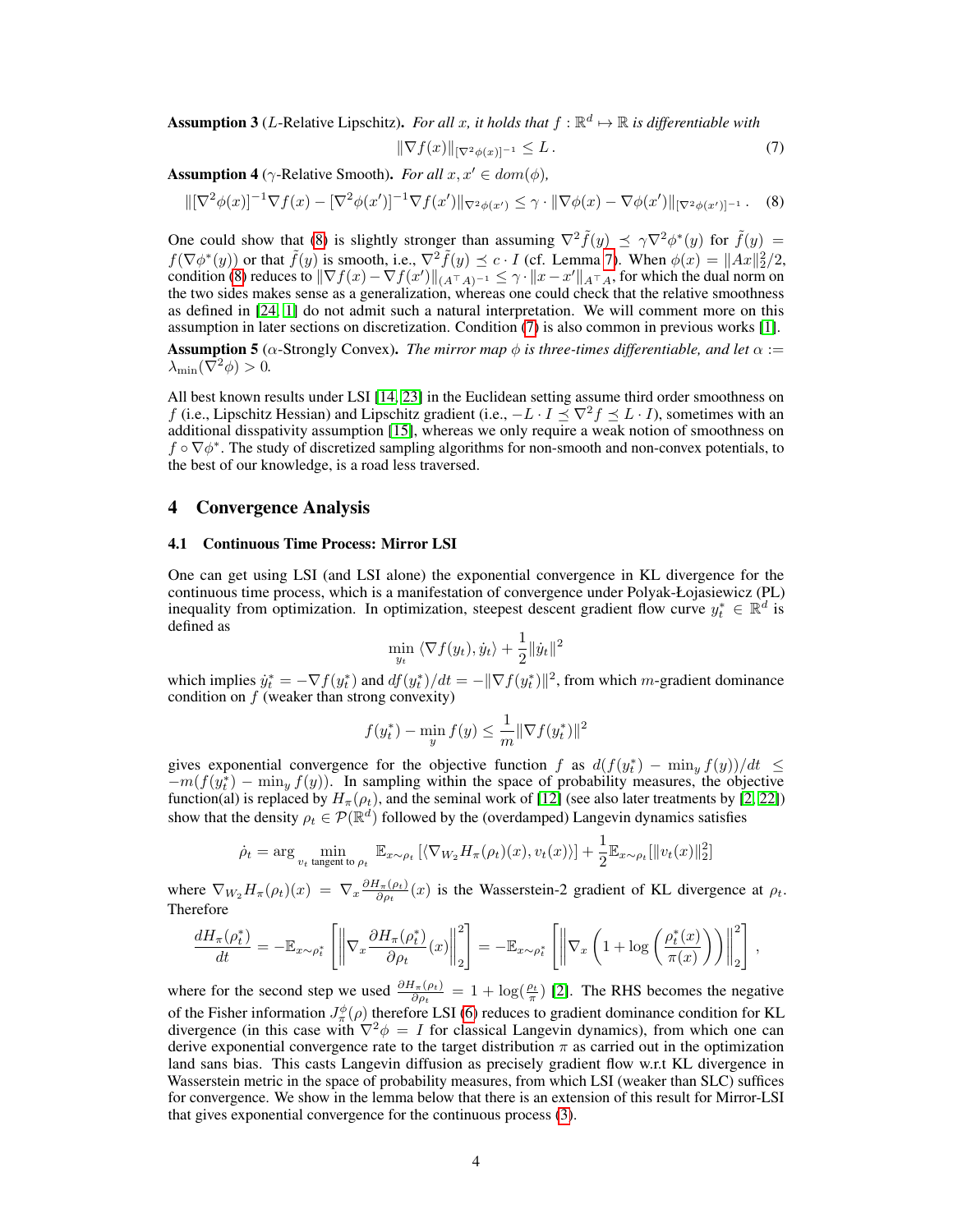**Proposition 1** (Convergence under Mirror-LSI). *Along the dynamics of* [\(3\)](#page-1-3)*, we have that*  $H_{\pi}(\rho_t) \leq$  $e^{-2\beta t}H_{\pi}(\rho_0)$  *under Assumption* [2.](#page-2-1)

*Proof.* Using the PDE [\(22\)](#page-11-1), which describes the density followed by [\(3\)](#page-1-3) and the integration by parts formula  $\int \langle \nabla \phi(x), v(x) \rangle dx = - \int \phi(x) \nabla \cdot v(x) dx$ ,

$$
\frac{d}{dt}H_{\pi}(\rho_{t}) = \int \frac{d\rho_{t}}{dt} \log \frac{\rho_{t}}{\pi} dx + \int \pi \frac{1}{\pi} \frac{d\rho_{t}}{dt} dx
$$
\n
$$
= \int \nabla \cdot \left(\rho_{t} [\nabla^{2} \phi]^{-1} \nabla \log \frac{\rho_{t}}{\pi}\right) \log \frac{\rho_{t}}{\pi} dx + \frac{d}{dt} \int \rho_{t} dx
$$
\n
$$
= -\int \rho_{t} \left\| \nabla \log \frac{\rho_{t}}{\pi} \right\|_{[\nabla^{2} \phi]^{-1}}^{2} dx + 0
$$
\n
$$
\leq -2\beta \cdot H_{\pi}(\rho_{t})
$$

where we used Mirror LSI in the last step. This implies from Grönwall's inequality that  $H_{\pi}(\rho_t) \leq$  $e^{-2\beta t}H_{\pi}(\rho_0).$ 

For  $\pi$  that satisfies Mirror LSI with constant  $\beta$ , thanks to the strong convexity of  $\nabla^2 \phi \succeq \alpha I$ , it also satisfies Talagrand's inequality [\[21\]](#page-10-15) with parameter  $\beta \cdot \alpha$ , which means the Wasserstein-2 distance is upper bounded by KL divergence as  $\frac{\alpha\beta}{2}W_2(\rho,\pi)^2 \leq H_\pi(\rho)$  for any  $\rho$ . Such transportation-cost inequality has the interpretation of quadratic growth in the iterate space. Therefore Mirror LSI has the additional nice property of allowing us to translate guarantee in the objective value (i.e., KL divergence) to iterate space (that involves optimal coupling between iterates  $x \sim \rho, x' \sim \pi$ ).

Stability One can show that Mirror-LSI, similar to its Euclidean counterpart, is stable under bounded perturbation. Therefore if the potential function  $f$  of interest is not exactly relative-smooth w.r.t to a "nice" mirror map, it suffices for it to be close to one, in the sense made precise in Appendix [B.](#page-12-0) This is not something one can hope for with strong-convexity assumption, where perturbation from convex function usually breaks the assumption. This could be especially useful when the potential takes a composite form of  $f + g$ , where one part is smooth and the other part isn't. It is also known that operations such as convolution with Gaussian (or other density that satisfy LSI) preserves LSI as well [\[4\]](#page-9-5), which offers the option of smoothing to perform approximate sampling from a nicer proxy potential f. All these reasons make target measure satisfying Mirror-LSI appealing to study compared to the two previous works [\[1,](#page-9-2) [24\]](#page-10-11) studying mirror Langevin for  $\nabla^2 f \succ 0$ .

#### <span id="page-4-3"></span>4.2 EM-Discretized Process: Interpolation with Weighted Dynamics

For analyzing the EM discretization, we build upon the idea initiated in [\[23\]](#page-10-4) and view the discretized mirror Langevin Monte Carlo [\(4\)](#page-1-1) as following a *weighted* Langevin dynamics. It is clear that  $y_{k+1} = \nabla \phi(x_{k+1})$  is the value at time  $t = h_{k+1}$  of the stochastic process

$$
Y_t = Y_0 - t \cdot \nabla f(\nabla \phi^*(Y_0)) + \sqrt{2[\nabla^2 \phi^*(Y_0)]^{-1}} W_t
$$

starting from  $Y_0 = y_k$ , or written in differential equation form,

<span id="page-4-2"></span><span id="page-4-1"></span>
$$
dY_t = -\nabla f(\nabla \phi^*(Y_0))dt + \sqrt{2[\nabla^2 \phi^*(Y_0)]^{-1}}dW_t.
$$
\n(9)

Through the mapping  $X_t = \nabla \phi^*(Y_t)$ , one can study the corresponding dynamics in X-space, which evolves following a *weighted* Langevin dynamics with shifted drift  $\hat{\mu}$  as shown in Lemma [1](#page-4-0) (that is responsible for convergence to a biased limit  $\pi^h \neq \pi$ ), i.e.,

$$
dX_t = (\nabla \cdot G(X_t) - G(X_t)\nabla f(X_t) + \hat{\mu})dt + \sqrt{2G(X_t)}dW_t.
$$
\n(10)

<span id="page-4-0"></span>Lemma 1 (Shifted Drift and Covariance). *For the dynamics written in* [\(10\)](#page-4-1) *following* [\(9\)](#page-4-2)*, we have*  $G(X_t) = [\nabla^2 \phi(X_t)]^{-1} \nabla^2 \phi(X_0) [\nabla^2 \phi(X_t)]^{-1} \succ 0$  and

$$
\hat{\mu} = -[\nabla^2 \phi(X_t)]^{-1} \nabla f(X_0) - [\nabla^2 \phi(X_t)]^{-1} \operatorname{Tr} (\nabla^3 \phi(X_t) [\nabla^2 \phi(X_t)]^{-1} \nabla^2 \phi(X_0) [\nabla^2 \phi(X_t)]^{-1})
$$
  
 
$$
- \nabla \cdot ([\nabla^2 \phi(X_t)]^{-1} \nabla^2 \phi(X_0) [\nabla^2 \phi(X_t)]^{-1}) + [\nabla^2 \phi(X_t)]^{-1} \nabla^2 \phi(X_0) [\nabla^2 \phi(X_t)]^{-1} \nabla f(X_t).
$$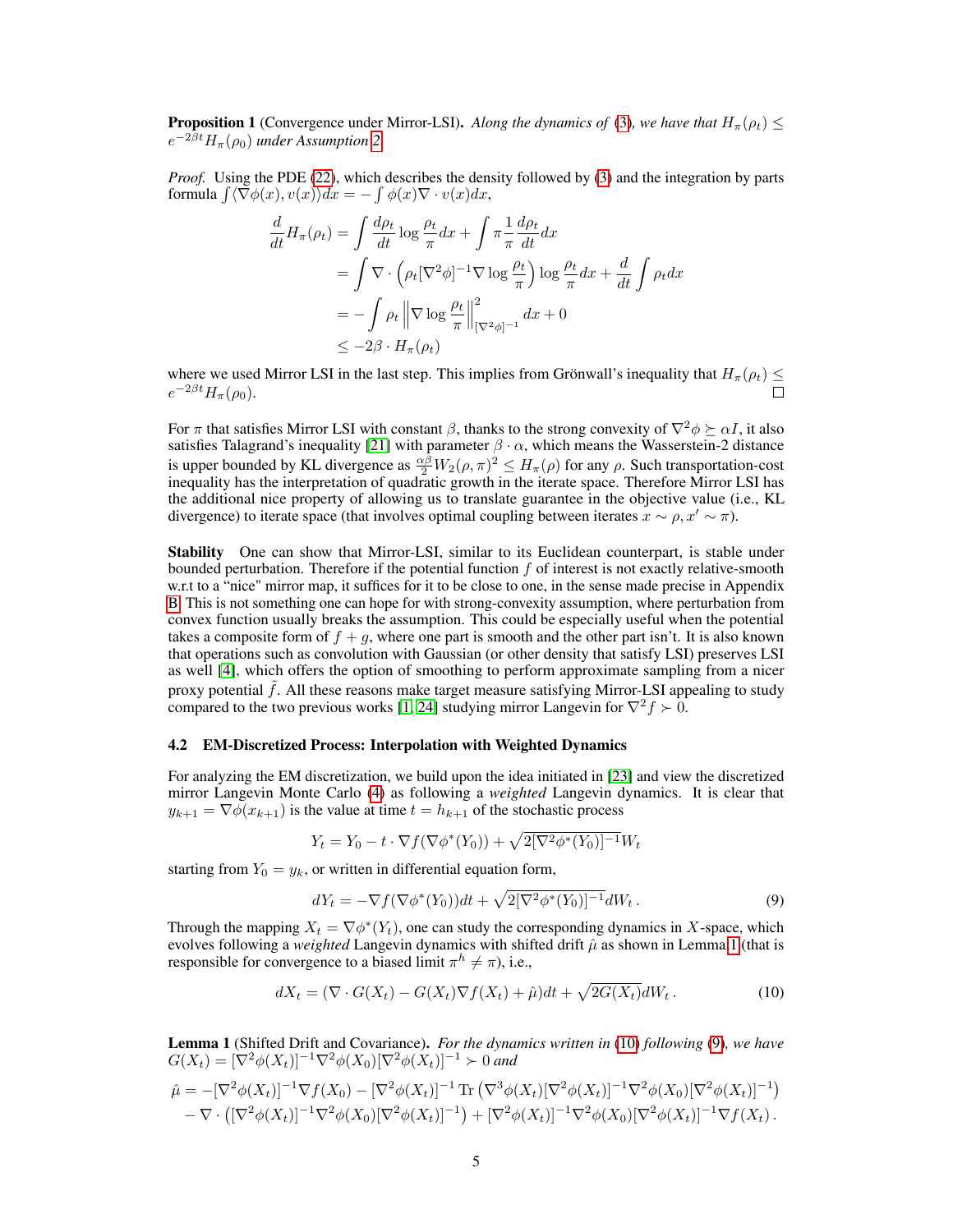Having established this, a combination of Mirror LSI and careful bounding of the discretization error using self-concordance and smoothness properties can be brought together to derive the per-iteration progress. Deatiled proofs for this section can be found in Appendix [C.](#page-13-1)

<span id="page-5-0"></span>Proposition 2 (Progress in One Step of EM Discretization). *In one iteration of Algorithm* [\(4\)](#page-1-1) *with*  $x_k \sim \rho_0, x_{k+1} \sim \rho_h$ , under Assumption [1-](#page-2-2)5, define  $D := \max_{u,v} \|\nabla \phi(u) - \nabla \phi(v)\|_2$ , we have for  $f(x_k \sim \rho_0, x_{k+1} \sim \rho_h$ , under Assumption 1-5, define  $D := \max_u$ <br>stepsize  $h \le \min(1/2\zeta L, 1/16\zeta^2 d, D/\sqrt{\alpha}L, D^2/4\alpha d, M/6\beta)$ ,

$$
H_{\pi}(\rho_h) \le e^{-\frac{3\beta}{2M}h} H_{\pi}(\rho_0) + 24M^2 \gamma^2 dh^2 + 16M\zeta^2 d^2 \eta_h^2 h,
$$

*where we denote*  $M = \exp(2\zeta D/\sqrt{\alpha})$  *and*  $\eta_h^2 = (1 - \exp(-1/16\zeta^2 h)) \cdot (1 - \zeta(hL + 2\sqrt{hd}))^{-4} +$  $\exp(-1/16\zeta^2 h) \cdot M^2$ . We use the convention  $M = 1$  when  $\zeta = 0$  and  $D = \infty$ .

Picking appropriate stepsize gives the following result – perhaps surprisingly, this particular analysis suggests that the simplest EM discretization exhibits an irreducible bias, and similar observation was also made in [\[24\]](#page-10-11) where the authors showed convergence to a Wasserstein ball with explicit radius, even for diminishing stepsize.

<span id="page-5-1"></span>**Theorem [1](#page-2-2)** (Convergence Guarantee for EM). *Under Assumption 1[-5,](#page-3-3) picking stepsize*  $h \leq$ **in** in (1/2ζL, 1/16ζ<sup>2</sup>d, D/ $\sqrt{\alpha}L$ , D<sup>2</sup>/4αd, M/6β, δβ/44M<sup>3</sup> $\gamma$ <sup>2</sup>d), after  $k \ge \tilde{\Omega}(M^4 \gamma^2 d/\beta^2 \delta)$  iter*ations of Algorithm* [\(4\)](#page-1-1)*, we have for*  $x_k \sim \rho_k$  *that*  $H_\pi(\rho_k) \leq \delta + R_h$ *, where the nonvanishing bias* ations of Algorithm (4), we have for  $x_k \sim \rho_k$  that  $H_\pi(\rho_k) \leq \delta + R_h$ , where the nonvanishing bid  $R_h = \mathcal{O}(M^2 \zeta^2 d^2/\beta)$ . In the above,  $D = \max_{u,v} ||\nabla \phi(u) - \nabla \phi(v)||_2$  and  $M = \exp(2\zeta D/\sqrt{\alpha})$ .

*Proof.* Iterating the inequality in Proposition [2](#page-5-0) for k iterations,

$$
H_{\pi}(\rho_k) \le e^{-\frac{3\beta}{2M}hk} H_{\pi}(\rho_0) + \frac{24M^2\gamma^2dh^2}{1 - e^{-\frac{3\beta}{2M}h}} + \frac{16M\zeta^2d^2\eta_h^2h}{1 - e^{-\frac{3\beta}{2M}h}}
$$
  

$$
\le e^{-\frac{3\beta}{2M}hk} H_{\pi}(\rho_0) + \frac{22M^3\gamma^2dh}{\beta} + \frac{15M^2\zeta^2d^2\eta_h^2}{\beta}
$$

where we used  $1 - e^{-a} \geq 3a/4$  for  $a \in (0, 1/4]$ . Now using Lemma [6](#page-16-0) for initialization, picking the assumed stepsize, after  $k \geq \tilde{\Omega}(M/\beta h) \geq \tilde{\Omega}(M^4 \gamma^2 d/\beta^2 \delta)$  iterations, we have  $H_{\pi}(\rho_k) \leq \delta + R_h$ . As long as  $\hat{\nabla}^2 \phi$  is not constant (therefore  $\zeta \neq 0$ , recall  $M \geq 1$ ),  $R_h := 15M^2 \zeta^2 d^2 \eta_h^2 \beta^{-1} \neq 0$  as  $h \to 0$  and the asymptotic bias  $R_h$  scale as  $\mathcal{O}(M^2 \zeta^2 d^2/\beta)$  since  $\eta_h^2 \to 1$  as  $h \to 0$ .

*Remark.* This convergence rate for KL divergence is stronger than [\[24\]](#page-10-11) with their guarantee in Wasserstein distance. Additionally, by Pinsker's inequality, TV distance is upper bounded by KL divergence therefore one could also get an analogous guarantee in that metric. Variations on the argument will likely generalize to other metrics such as  $\chi^2$  and Rényi divergence, with other appropriate (mirror-version of) functional inequalities such as Poincaré [\[6,](#page-9-3) [20\]](#page-10-16).

In the case when  $\phi(x) = ||Ax||^2/2$ , Theorem [1](#page-5-1) gives no asymptotic bias, as we have  $M = 1$  and  $\zeta = 0$ . Moreover, the assumption in this case says f is smooth in  $\|\cdot\|_{A^\top A}$  although not necessarily convex, and our algorithm gives an update of the form  $x_{k+1} = x_k - h_{k+1}(A^{\top}A)$  $\sqrt{ }$  $^{-1}\nabla f(x_k) +$  $2h_{k+1}(A^{\top}A)^{-1}z_{k+1}$ , which coincides with the classical Langevin performed on the function  $g(\tilde{x}) = f(A^{-1}\tilde{x})$  for  $x = A^{-1}\tilde{x}$ . One could check that g is smooth  $-\gamma \cdot I \preceq \nabla^2 g \preceq \gamma \cdot I$  and satisfies the classical LSI, which means that  $f$  is globally nice w.r.t a fixed geometry, after a change of basis. If applying the Euclidean result of [\[20\]](#page-10-16) on  $q(\cdot)$ , Theorem [1](#page-5-1) recover the same  $\mathcal{O}(d/\delta)$ complexity, which is the best-known rate without third-order smoothness assumption on  $f$ .

A closer look at the theorem points out that  $M$  plays a prominent role in the rate, where  $M$  is effectively the Hessian stability parameter (cf. Lemma [4\)](#page-13-0). However, this dependence on  $M$  necessarily means that  $\phi$  needs to be smooth on its domain (and M will be roughly the condition number of  $\phi$ ). Although this extends beyond the Euclidean case when  $\phi$  needs to be constant – hence allowing for slowly-changing geometry, it is still far from satisfying. An important motivation for relaxing smoothness assumption is in constrained sampling (e.g., uniform sampling from a convex body), where one typically would pick  $\phi$  to be a self-concordant barrier function that blows up on the boundary as a proxy for the nonsmooth constraint for approximate sampling. Such functions do not have a bounded M. This, in additional to the non-vanishing bias, all suggest that EM discretization, natural as it may seem, although could improve particular parameter dependence compared to the Euclidean counterpart (as illustrated above), might not fully benefit from the use of a mirror map.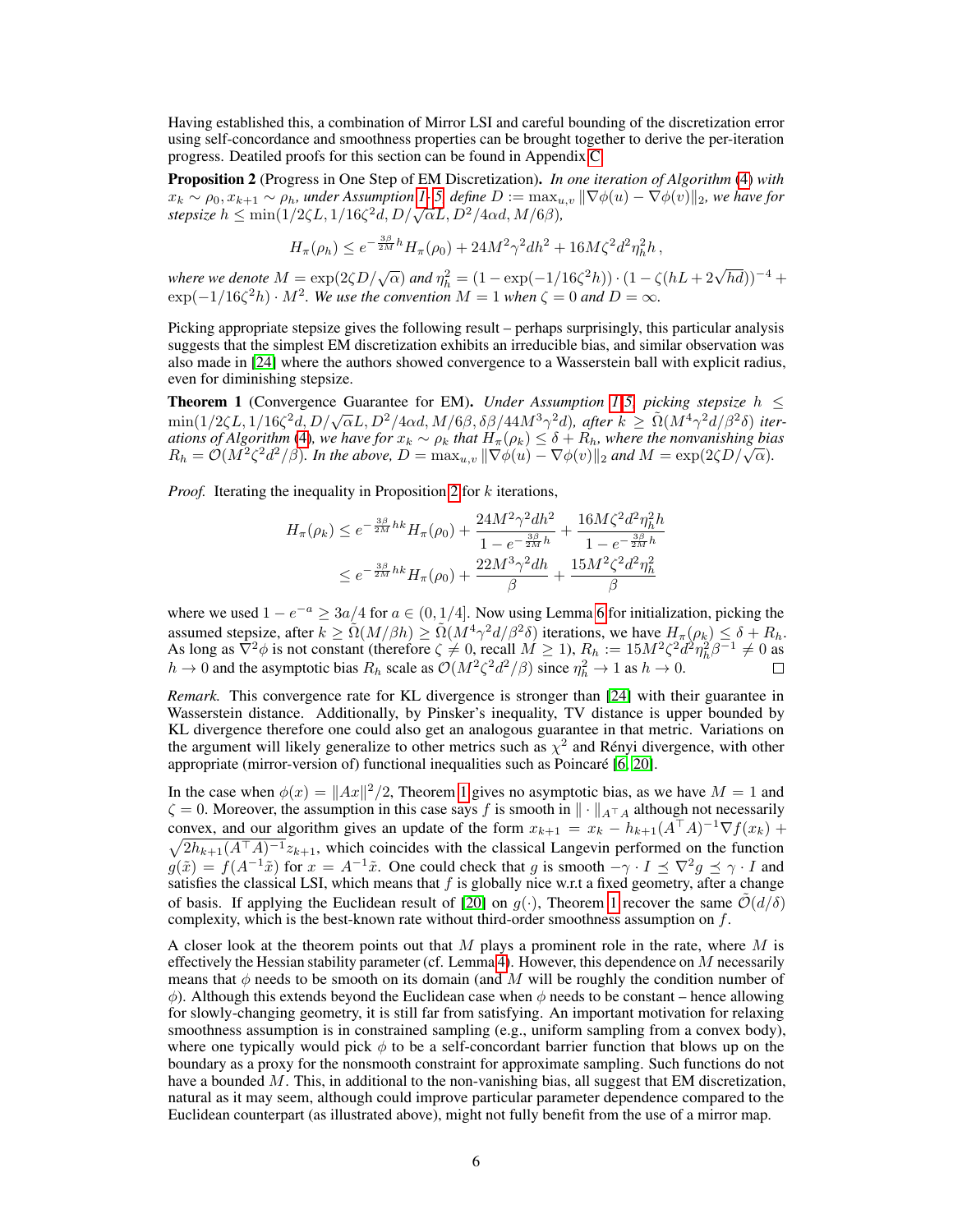#### <span id="page-6-5"></span>4.3 Alternative Forward Discretization Scheme

In practical applications, it is often the case that the cost of evaluating  $\nabla \phi$  is considerably cheaper than the cost of computing  $\nabla f$ , which could involve a finite sum over a large number of data points. Taking hints from this observation, in [\[1\]](#page-9-2), a slightly modified mirror Langevin algorithm was considered where at iteration k, with step size  $\eta$ 

$$
x_{k+1/2} = \arg\min_{v} \eta \nabla f(x_k)^\top v + D_{\phi}(v, x_k) = \nabla \phi^*(\nabla \phi(x_k) - \eta \nabla f(x_k)) \tag{11}
$$

solve 
$$
dy_t = \sqrt{2[\nabla^2 \phi^*(y_t)]^{-1}} dW_t
$$
 for  $y_0 = \nabla \phi(x_{k+1/2})$  (12)

$$
x_{k+1} = \nabla \phi^*(y_\eta) \tag{13}
$$

The oracle complexity (i.e., number of queries for  $\nabla f$ ) of the above algorithm is the same as the one in [\(4\)](#page-1-1), but aiming at a higher accuracy implementation for the diffusion part involving  $\phi$ . The inner step [\(12\)](#page-6-0) can be implemented approximately using e.g., Euler-Maruyama. Integrating both sides of [\(12\)](#page-6-0), it is not hard to see that  $y_{k+1} = \nabla \phi(x_{k+1})$  is the value at time  $t = \eta$  of the continuous process

<span id="page-6-7"></span><span id="page-6-4"></span><span id="page-6-3"></span><span id="page-6-0"></span>
$$
Y_t = Y_0 - t \nabla f(X_0) + \sqrt{2} \int_0^t [\nabla^2 \phi^*(Y_s)]^{-1/2} dW_s \tag{14}
$$

given  $X_0 = \nabla \phi^*(Y_0) = x_k$  from the previous iteration. Written in differential form,

<span id="page-6-1"></span>
$$
dY_t = -\nabla f(\nabla \phi^*(Y_0))dt + \sqrt{2[\nabla^2 \phi^*(Y_t)]^{-1}}dW_t.
$$
 (15)

Compared to [\(9\)](#page-4-2), the difference is in the second term where we traded  $Y_0$  for  $Y_t$ , therefore this formulation amounts to discretizing the objective but not the geometry and will turn out to be crucial for removing the asymptotic bias. This is also in line with the observation from optimization [\[9\]](#page-10-17), from which the authors argue that  $\dot{x}_t = -\nabla^2 \phi(x_t)^{-1} \nabla f(x_{\lfloor t \rfloor})$  gives a more "faithful" discretization compared to  $\dot{x}_t = -\nabla^2 \phi(x_{|t|})^{-1} \nabla f(x_{|t|})$ . Indeed for the process [\(15\)](#page-6-1), one gets in the X-space another weighted Langevin dynamics [\(10\)](#page-4-1) with  $G = [\nabla^2 \phi(X_t)]^{-1}$  and  $\hat{\mu} = [\nabla^2 \phi(X_t)]^{-1} (\nabla f(X_t) - \nabla f(X_0))$ , the discretization error of the gradient in the local  $\phi$  metric.

It turns out that this algorithm based on splitting the deterministic and stochastic part of the SDE works with a weaker notion of smoothness assumption as well. In particular, this definition of relative smoothness only involves the local metric  $\nabla^2 \phi$  at a single point, whereas the previous Assumption [4](#page-3-4) requires Lipschitz gradient across different metrics  $\nabla^2 \phi$ , which might be unavoidable if one is discretizing the geometry as well.

<span id="page-6-2"></span>**Assumption 6** (Weaker  $\gamma$ -Relative Smooth). *For all*  $x, x' \in dom(\phi)$ *, it holds that* 

$$
\|\nabla f(x) - \nabla f(x')\|_{[\nabla^2 \phi(x')]^{-1}} \leq \gamma \cdot \|\nabla \phi(x) - \nabla \phi(x')\|_{[\nabla^2 \phi(x')]^{-1}}.
$$

When  $\phi(x) = ||Ax||_2^2/2$ , Assumption [6](#page-6-2) reduces to  $||\nabla f(x) - \nabla f(x')||_{(A^\top A)^{-1}} \leq \gamma \cdot ||x - x'||_{A^\top A}$ ; and when  $\phi = f$  we always have  $\gamma = 1$  (not the case for Assumption [4\)](#page-3-4). We have the following result for the forward-discretized Mirror Langevin algorithm. Proofs for this section can be found in Appendix [D.](#page-18-0)

<span id="page-6-6"></span>Proposition 3 (Convergence Guarantee for Forward Discretization). *For the Algorithm in* [\(11\)](#page-6-3)*-* **Proposition 5** (Convergence Guarantee for Forward Discretization). For the Atgorithm in (11)-<br>[\(13\)](#page-6-4), under Assumption [1-](#page-2-2)[3,](#page-2-3)[5,](#page-3-3)[6,](#page-6-2) let  $M = \exp(2\zeta D/\sqrt{\alpha})$  and  $D = \max_{u,v} ||\nabla \phi(u) - \nabla \phi(v)||_2$ , (15), under Assumption 1-5,5,0, tet  $M = \exp(2\zeta D/\sqrt{\alpha})$  and  $D = \max_{u,v} ||\nabla \varphi(u) - \nabla \varphi(v)||_2$ .<br>picking stepsize  $h \le \min(1/2\zeta L, 1/16\zeta^2 d, D/\sqrt{\alpha}L, D^2/4\alpha d, 1/6\beta, \delta\beta/100M\gamma^2 d)$ , after  $k \ge$  $\tilde{\Omega}(M\gamma^2d/\beta^2\delta)$  *iterations, we have*  $H_{\pi}(\rho_k) \leq \delta$ .

While it is reassuring that the algorithm has vanishing bias with diminishing stepsize for any self-concordant mirror map  $\phi$  (at a higher cost of computation for each step), we still see the appearance of  $M$  in the rate, which as we discussed earlier, substantially limit the use case for handling weakly smooth potentials as motivation for the introduction of a mirror map. To give a concrete example, for logistic regression, one might be interested in sampling from a posterior  $\pi(\theta) \propto \lambda(\theta) \cdot \exp[\sum_i y_i \theta^\top x_i - \log(1 + \exp(\theta^\top x_i))]$ , where  $\lambda(\theta)$  could be a constrained prior such as uniform on  $\ell_{\infty}$  ball  $[-1, 1]^d$ . In such a setting, one natural choice is to pick a mirror map which is a self-concordant barrier for the constraint set to enforce the constraint on the drawn samples, e.g.,  $\phi(\theta) = \sum_i \log((1-\theta_i)^{-1}) + \log((1+\theta_i)^{-1})$  with  $dom(\phi) = (-1, 1)^d$ . One could check that with the potential of interest as  $f(\theta) = \sum_i -y_i \theta^\top x_i + \log(1 + \exp(\theta^\top x_i))$ , it does not have a bounded  $M$ .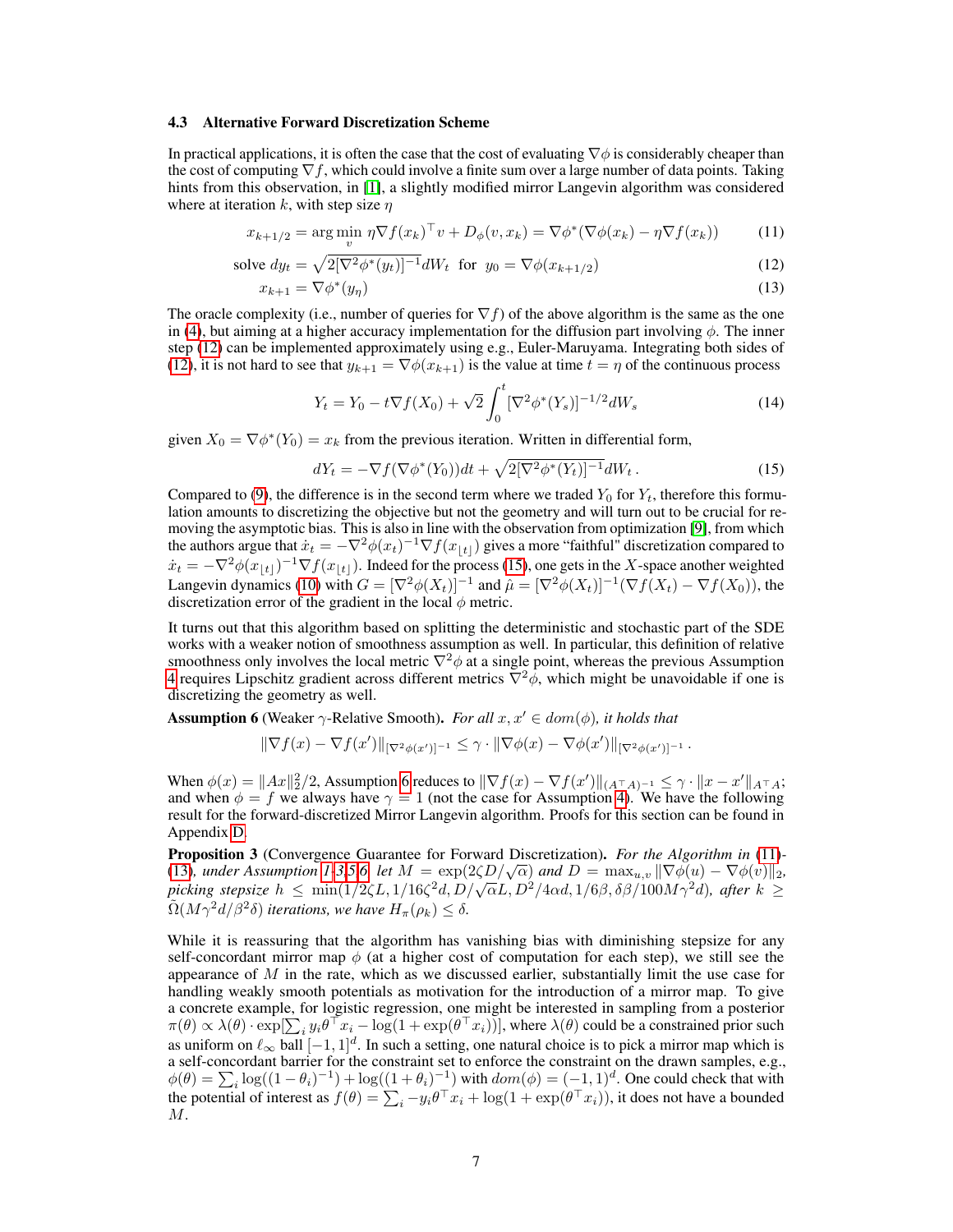#### <span id="page-7-4"></span>4.4 Alternative Backward Discretization Scheme

Backward discretization is known to be more stable compared to forward discretization in optimization and it is also known to give the best rate under LSI for Langevin diffusion in the Euclidean setting with weaker assumptions [\[23\]](#page-10-4), albeit at a higher cost of solving a proximal step  $x_{k+1} = x_k$  –  $\eta \nabla f(x_{k+1}) = \arg \min_x f(x) + (2\eta)^{-1} \|x - x_k\|_2^2$  compared to  $x_{k+1} = x_k - \eta \nabla f(x_k)$  at each step.

It is relatively straightforward to see that a backward discretization for the dynamics using the same philosophy as Section [4.3](#page-6-5) can be implemented with step size  $\eta$  as (assuming  $\eta f + \phi$  is convex guaranteed if  $\eta$  small enough)

solve 
$$
dy_t = \sqrt{2[\nabla^2 \phi^*(y_t)]^{-1}} dW_t
$$
 for  $y_0 = \nabla \phi(x_k)$  (16)

$$
x_{k+1} = \arg\min_{v} \eta f(v) + \phi(v) - y_{\eta}^{\top} v \Leftrightarrow \eta \nabla f(x_{k+1}) + \nabla \phi(x_{k+1}) - y_{\eta} = 0 \tag{17}
$$

and  $y_{k+1} = \nabla \phi(x_{k+1})$  is the value at time  $t = \eta$  of the continuous process

<span id="page-7-2"></span><span id="page-7-1"></span><span id="page-7-0"></span>
$$
Y_t = Y_0 - t \nabla f(\nabla \phi^*(Y_t)) + \sqrt{2} \int_0^t [\nabla^2 \phi^*(Y_s)]^{-1/2} dW_s \tag{18}
$$

given  $x_k = \nabla \phi^*(Y_0)$  from the previous iteration. Here step [\(16\)](#page-7-0) can again be solved iteratively using Euler-Maruyama and [\(17\)](#page-7-1) is another convex optimization for which we can implement approximately.

We include the argument of this scheme in Appendix [E,](#page-19-0) from which we see that one gets a better rate compared to the previous forward-discretized method ( $\Omega(\delta^{-1/2})$  vs.  $\Omega(\delta^{-1})$ ) while maintaining no bias. The crucial step, which was also used in the work of [\[23\]](#page-10-4), is to relate the process [\(18\)](#page-7-2) to an SDE for which the  $\hat{\mu}$  and G only involve samples at  $X_t$  and no other time points (e.g.,  $X_0$ ), contrary to what happens for EM and forward discretization. This allows us to get a tighter control on the relevant quantities for bounding the discretization error and hence a better final rate (cf. Lemma [9\)](#page-19-1). The difficulty for the other two schemes lies in the fact that due to the stochastic Brownian motion term, if we were to bound the discretization error between two time points  $X_0$  and  $X_t$ , one would need a more global stability control (hence dependence on  $M$ ) to account for the small probability that they are far apart (therefore local stability implied by self-concordance doesn't help). Our analysis for the algorithm works with the smoothness assumption stated below.

<span id="page-7-3"></span>**Assumption 7** (Weaker  $\gamma$ -Relative Smooth). *For all*  $x, x' \in dom(\phi)$ , *it holds that* 

$$
-\gamma \nabla^2 \phi(x) \preceq \nabla^2 f(x) \preceq \gamma \nabla^2 \phi(x) ,
$$

$$
\max \left\{ \|\nabla^2 f(x)[\nabla^2 \phi(x)]^{-1} - \nabla^2 f(x')[\nabla^2 \phi(x')]^{-1} \|_{op}, \right\}
$$
  

$$
\|[\nabla^2 \phi(x)]^{-1} \nabla^2 f(x) - [\nabla^2 \phi(x')]^{-1} \nabla^2 f(x') \|_{op} \right\} \le K \|x - x'\|.
$$

Examples abound for such an assumption. We give an example here where  $f$  is not smooth, yet satisfy this relative smoothness condition above. For  $f(x) = x \log(x)$  which does not have Lipschitz gradient, picking the strongly convex  $\phi(x) = x \log(x) + (1-x) \log(1-x)$  where  $dom(\phi) = [0, 1]$ , it's easy to see  $f''/\phi'' = x^{-1}/(x^{-1} + (1-x)^{-1})$  satisfy both requirements.

Below we give the result for our algorithm. As alluded to earlier, this new proposal removes the  $M$ dependence altogether. It is somewhat expected that relative-smoothness type assumption would show up in the result, the lack of which necessarily implies that the potential  $f$  is "misaligned" w.r.t the underlying changing geometry, for which sampling is unequivocally expected to be hard. But what's surprising is that this is in fact all that's required from  $\phi$  for our method, and  $\phi$  in itself doesn't have to be smooth or self-concrodant in this case.

<span id="page-7-5"></span>Proposition 4 (Convergence Guarantee for Backward Discretization). *For the Algorithm* [\(16\)](#page-7-0)*-*[\(17\)](#page-7-1)*, under* Assumption [2,](#page-2-1)[3,](#page-2-3)[5](#page-3-3)[,7](#page-7-3) and stepsize  $h = \mathcal{O}(\min\{1/\gamma, 1/K, 1/\beta, \sqrt{\delta\beta/(\gamma^2L^2 + \alpha^{-1}d^3K^2)}\}),$ *after*  $k \ge \tilde{\Omega}(\sqrt{\gamma^2 L^2 + \alpha^{-1} d^3 K^2}/\delta^{1/2} \beta^{3/2})$  *iterations, we have*  $H_{\pi}(\rho_k) \le \delta$ .

Let us mention in passing some possible extensions to the framework presented above. In the case when we are dealing with potential with finite sum structure, i.e.,  $f(x) = \sum_i f_i(x)$ , as is often the case in machine learning problems, one could execute instead of [\(17\)](#page-7-1) the update

$$
x_{k+1} = \arg\min_{v} \eta \sum_{i \in B} f_i(v) + \phi(v) - y_{\eta}^{\top} v,
$$
 (19)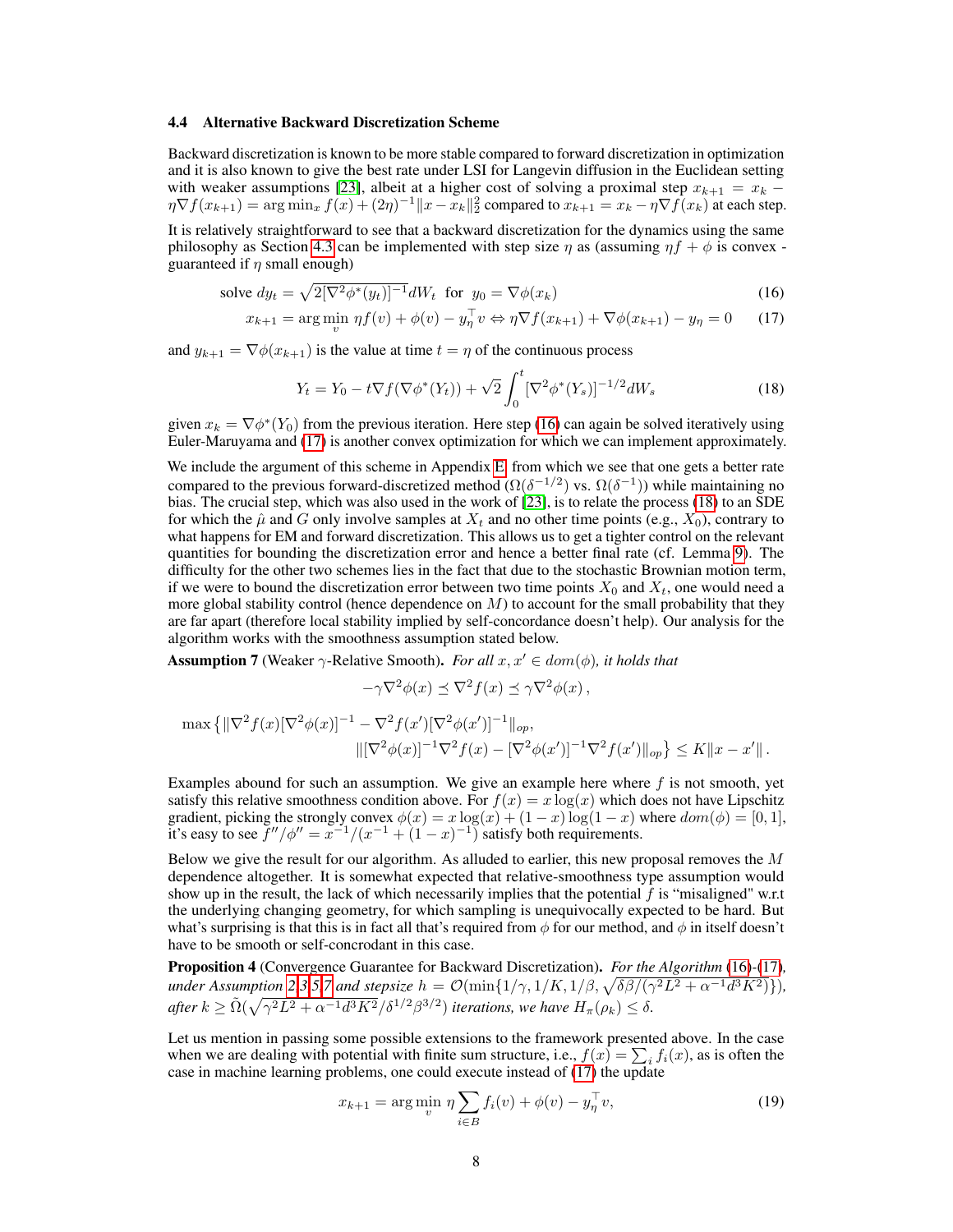where  $B$  is a random batch of data points. Such algorithm effectively assumes that we have stochastic (and therefore) noisy access to  $\nabla f$ , where  $\hat{\nabla} f(x) = \nabla f(x) + \zeta$  for  $\zeta$  an independent random noise vector with  $\mathbb{E}[\zeta] = 0$  and  $\mathbb{E}[\|\zeta\|_2^2] \leq d\sigma^2$ . Basic considerations suggest that this stochastic variant of the algorithm will converge to a noise ball with radius that scales with the variance of the noise  $\sigma$ , but is nevertheless more efficient from a computational perspective.

## 5 Numerical Experiments

In this section, we test out the induced bias and the benefit of using mirror maps in two experiments.

For the first experiment, we take the similar setup as in [\[6\]](#page-9-3), where we pick  $\phi = f$  (i.e., Newton) and consider uniform sampling from a 2D box  $[-0.01, 0.01] \times [-1, 1]$ . Four methods are compared. For Newton Langevin, we aim to target  $\pi_\beta \propto \exp(-\beta \cdot \phi)$ , taking  $\phi(x) = -\log(1-x_1^2) - \log(0.01^2 - x_2^2)$ as the barrier. We test out the 3 different discretization schemes with  $\beta = 10^{-4}$  so that  $\pi_{\beta} \approx \pi$ . Stepsize is chosen to be  $h = 10^{-5}$ . Projected Langevin is taken to be another option for dealing with constraints, which targets the uniform distribution  $\pi$  directly and simply performs ULA followed by projection onto the domain. The plot below shows the samples after 500 iterations, where  $\nabla \phi^*$ and the proximal operator are solved with 50 steps of gradient descent steps. Diffusion term  $\phi$  is solved with 10 inner steps of EM. From the samples, EM seems to give qualitatively different result, suggesting the possible existence of bias.



Figure 1: Uniform sampling from ill-conditioned box  $[-0.01, 0.01] \times [-1, 1]$ .

The second experiment concerns ill-conditioned Gaussian potential (no bias in this case), for which we compare the speed of convergence for Mirror-Langevin (with EM discretization) vs. ULA. We take  $\phi = f = (x - \mu)^{\top} \Sigma^{-1} (x - \mu)/2$ , and repeat the process 200 times with  $d = 50$ , computing the error in empirical mean  $\|\hat{\mu} - \mu\|_2$  and covariance  $\|\hat{\Sigma} - \Sigma\|_F / \|\Sigma\|_F$  and plot them across iterations below. Stepsize h is picked to be  $10^{-3}$  in both cases and initialization as  $\mathcal{N}(0, I)$ .

# 6 Discussion

Our result characterizes the interplay between  $\phi$  and f for different discretization schemes, which can be used to guide particular choice of mirror map given the sampling problem on hand. Our newly proposed algorithm and the analysis of several previously proposed schemes in the setting of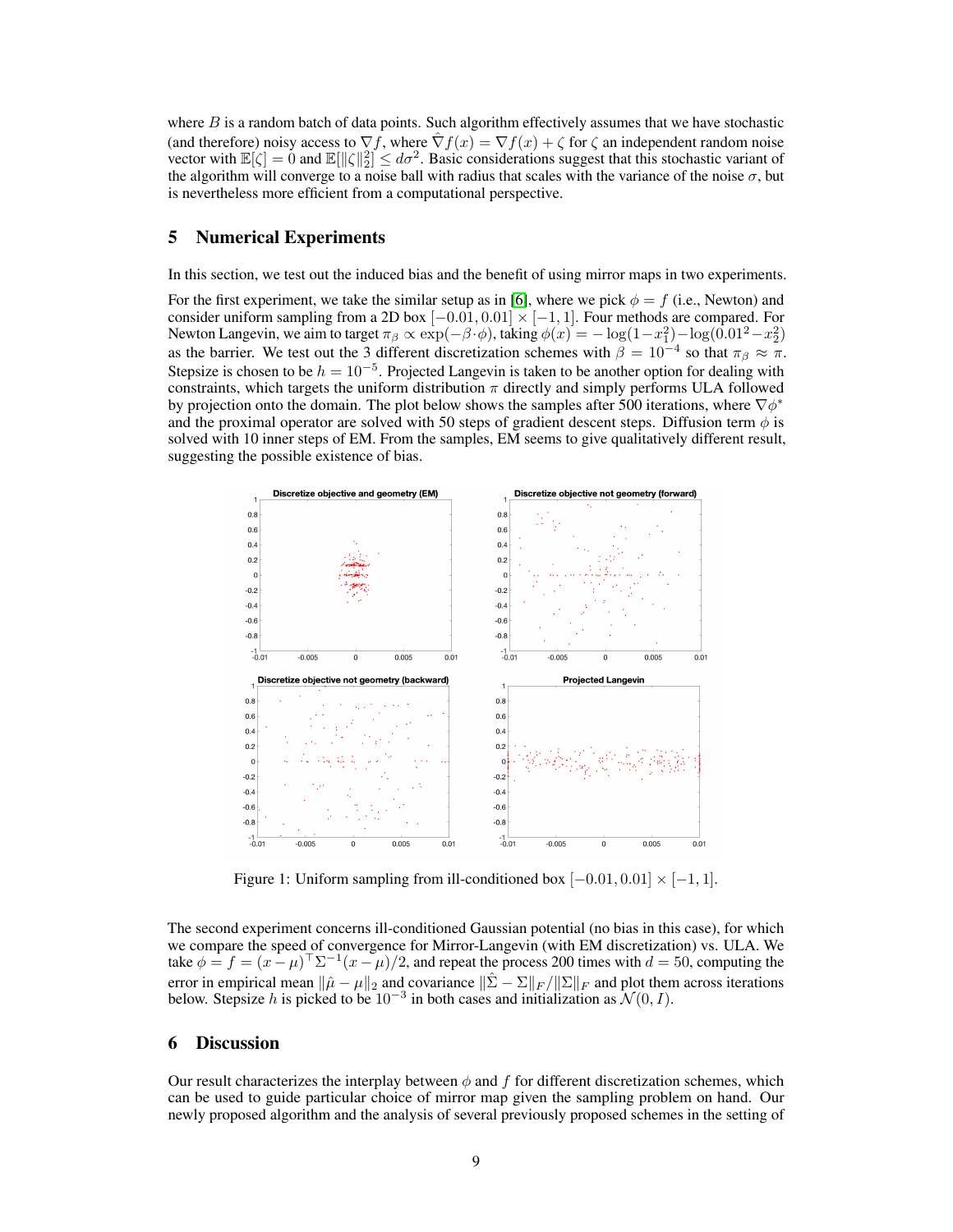

Figure 2: Newton Langevin vs. ULA for Gaussian ( $\Sigma = diag(1, 2, \dots, 50)$ ,  $\mu = [1, \dots, 1]$ ).

sampling from nonsmooth and nonconvex potentials highlight several interesting distinctions that do not find parallel in the traditional Euclidean setup.

In optimization, one typically requires quite strong assumption for global stable convergence of Newton's method (for which  $\phi = f$ ). Are various tricks such as Trust-Region, Cubic-Regularized Newton justified here as well for either speeding up sampling or correcting for bias? As future steps, it is an unfulfilled dream of ours to formalize and confirm a lower bound. It is conceivable that the extra bias term is unavoidable and captures the price we have to pay for discretizing  $\phi$  while asking for weaker smoothness. It's also interesting to ask whether higher-order discretizers such as Runge-Kutta would yield better rate. In a different vein, one could explore the possibility of higher-order dynamics (à la underdampled Langevin) for which more sophisticated integrator [\[19,](#page-10-8) [16\]](#page-10-9) could potentially be leveraged. Conventional wisdom suggests that the introduction of auxiliary variable that handles the non-smoothness of Brownian motion can often lead to design of better discrete sampling algorithms. On the probability theory front, it remains an intriguing open question to give a complete characterization for the Mirror-LSI condition.

## Acknowledgments and Disclosure of Funding

We are grateful for the constructive comments and feedback from the anonymous reviewers. This work was partially supported under NSF-2032014.

## References

- <span id="page-9-2"></span>[1] Kwangjun Ahn and Sinho Chewi. Efficient constrained sampling via the mirror-langevin algorithm, 2020.
- <span id="page-9-4"></span>[2] L. Ambrosio, N. Gigli, and G. Savare. *Gradient Flows: In Metric Spaces and in the Space of Probability Measures*. Lectures in Mathematics. ETH Zürich. Birkhäuser Basel, 2005.
- <span id="page-9-0"></span>[3] Dominique Bakry and Michel Émery. Diffusions hypercontractives. *Séminaire de probabilités de Strasbourg*, 19:177–206, 1985.
- <span id="page-9-5"></span>[4] Djalil Chafaï. Entropies, convexity, and functional inequalities, on  $\phi$ -entropies and  $\phi$ -sobolev inequalities. *Journal of Mathematics of Kyoto University - J MATH KYOTO UNIV*, 44, 01 2004.
- <span id="page-9-1"></span>[5] Xiang Cheng, Niladri S. Chatterji, Peter L. Bartlett, and Michael I. Jordan. Underdamped langevin mcmc: A non-asymptotic analysis. In Sébastien Bubeck, Vianney Perchet, and Philippe Rigollet, editors, *Proceedings of the 31st Conference On Learning Theory*, volume 75 of *Proceedings of Machine Learning Research*, pages 300–323. PMLR, 06–09 Jul 2018.
- <span id="page-9-3"></span>[6] Sinho Chewi, Thibaut Le Gouic, Chen Lu, Tyler Maunu, Philippe Rigollet, and Austin Stromme. Exponential ergodicity of mirror-langevin diffusions. In H. Larochelle, M. Ranzato, R. Hadsell, M. F. Balcan, and H. Lin, editors, *Advances in Neural Information Processing Systems*, volume 33, pages 19573–19585. Curran Associates, Inc., 2020.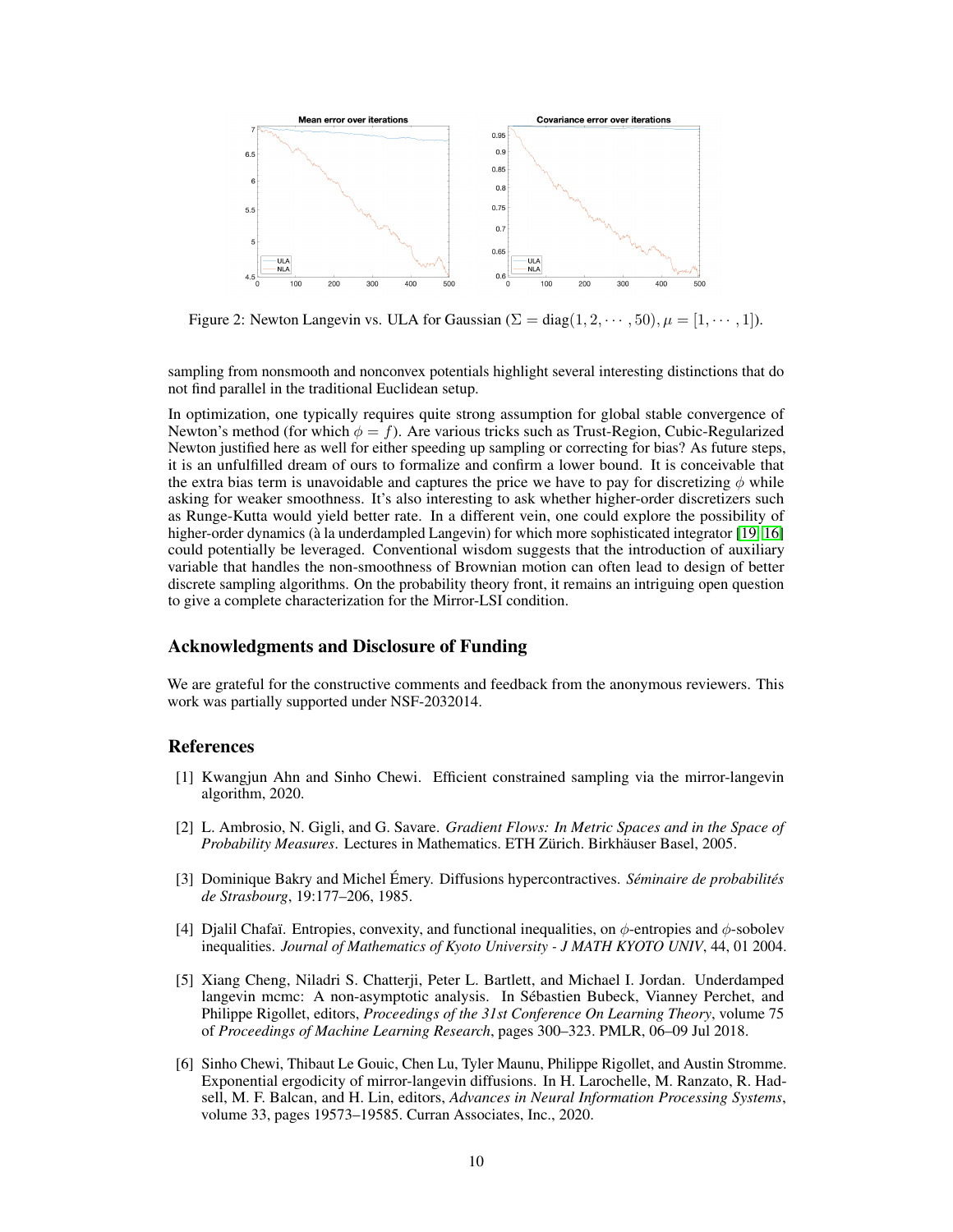- <span id="page-10-7"></span>[7] Arnak S. Dalalyan and Avetik G. Karagulyan. User-friendly guarantees for the langevin monte carlo with inaccurate gradient, 2018.
- <span id="page-10-6"></span>[8] Alain Durmus and Éric Moulines. High-dimensional Bayesian inference via the unadjusted Langevin algorithm. *Bernoulli*, 25(4A):2854 – 2882, 2019.
- <span id="page-10-17"></span>[9] Suriya Gunasekar, Blake Woodworth, and Nathan Srebro. Mirrorless mirror descent: A natural derivation of mirror descent. In Arindam Banerjee and Kenji Fukumizu, editors, *Proceedings of The 24th International Conference on Artificial Intelligence and Statistics*, volume 130 of *Proceedings of Machine Learning Research*, pages 2305–2313. PMLR, 13–15 Apr 2021.
- <span id="page-10-2"></span>[10] R. Holley and D. Stroock. Logarithmic sobolev inequalities and stochastic ising models. *Journal of Statistical Physics*, 46:1159–1194, 1987.
- <span id="page-10-10"></span>[11] Ya-Ping Hsieh, Ali Kavis, Paul Rolland, and Volkan Cevher. Mirrored langevin dynamics. In S. Bengio, H. Wallach, H. Larochelle, K. Grauman, N. Cesa-Bianchi, and R. Garnett, editors, *Advances in Neural Information Processing Systems*, volume 31. Curran Associates, Inc., 2018.
- <span id="page-10-0"></span>[12] Richard Jordan, David Kinderlehrer, and Felix Otto. The variational formulation of the fokker– planck equation. *SIAM Journal on Mathematical Analysis*, 29(1):1–17, 1998.
- <span id="page-10-12"></span>[13] Ruilin Li, Molei Tao, Santosh S. Vempala, and Andre Wibisono. The mirror langevin algorithm converges with vanishing bias, 2021.
- <span id="page-10-3"></span>[14] Yi-An Ma, Niladri S. Chatterji, Xiang Cheng, Nicolas Flammarion, Peter L. Bartlett, and Michael I. Jordan. Is there an analog of Nesterov acceleration for gradient-based MCMC? *Bernoulli*, 27(3):1942 – 1992, 2021.
- <span id="page-10-5"></span>[15] Wenlong Mou, Nicolas Flammarion, Martin J. Wainwright, and Peter L. Bartlett. Improved bounds for discretization of langevin diffusions: Near-optimal rates without convexity, 2019.
- <span id="page-10-9"></span>[16] Wenlong Mou, Yi-An Ma, Martin J. Wainwright, Peter L. Bartlett, and Michael I. Jordan. High-order langevin diffusion yields an accelerated mcmc algorithm. *Journal of Machine Learning Research*, 22(42):1–41, 2021.
- <span id="page-10-1"></span>[17] A.S. Nemirovsky and D.B. Yudin. Problem complexity and method efficiency in optimization: Wiley, new york, 1983. *Mathematics and Computers in Simulation*, 26(1):75, 1984.
- <span id="page-10-13"></span>[18] Yurii Nesterov and Arkadii Nemirovskii. *Interior-Point Polynomial Algorithms in Convex Programming*. Society for Industrial and Applied Mathematics, 1994.
- <span id="page-10-8"></span>[19] Ruoqi Shen and Yin Tat Lee. The randomized midpoint method for log-concave sampling. In H. Wallach, H. Larochelle, A. Beygelzimer, F. d'Alché-Buc, E. Fox, and R. Garnett, editors, *Advances in Neural Information Processing Systems*, volume 32. Curran Associates, Inc., 2019.
- <span id="page-10-16"></span>[20] Santosh Vempala and Andre Wibisono. Rapid convergence of the unadjusted langevin algorithm: Isoperimetry suffices. In H. Wallach, H. Larochelle, A. Beygelzimer, F. d'Alché-Buc, E. Fox, and R. Garnett, editors, *Advances in Neural Information Processing Systems*, volume 32. Curran Associates, Inc., 2019.
- <span id="page-10-15"></span>[21] C. Villani. *Optimal Transport: Old and New*. Grundlehren der mathematischen Wissenschaften. Springer Berlin Heidelberg, 2016.
- <span id="page-10-14"></span>[22] Andre Wibisono. Sampling as optimization in the space of measures: The langevin dynamics as a composite optimization problem. In Sébastien Bubeck, Vianney Perchet, and Philippe Rigollet, editors, *Proceedings of the 31st Conference On Learning Theory*, volume 75 of *Proceedings of Machine Learning Research*, pages 2093–3027. PMLR, 06–09 Jul 2018.
- <span id="page-10-4"></span>[23] Andre Wibisono. Proximal Langevin Algorithm: Rapid Convergence Under Isoperimetry. *arXiv e-prints*, page arXiv:1911.01469, November 2019.
- <span id="page-10-11"></span>[24] Kelvin Shuangjian Zhang, Gabriel Peyré, Jalal M. Fadili, and Marcelo Pereyra. Wasserstein Control of Mirror Langevin Monte Carlo. In *Proceedings of Machine Learning Research, Conference on Learning Theory (COLT)*, volume 125, pages 1 – 28, Graz, Austria, July 2020.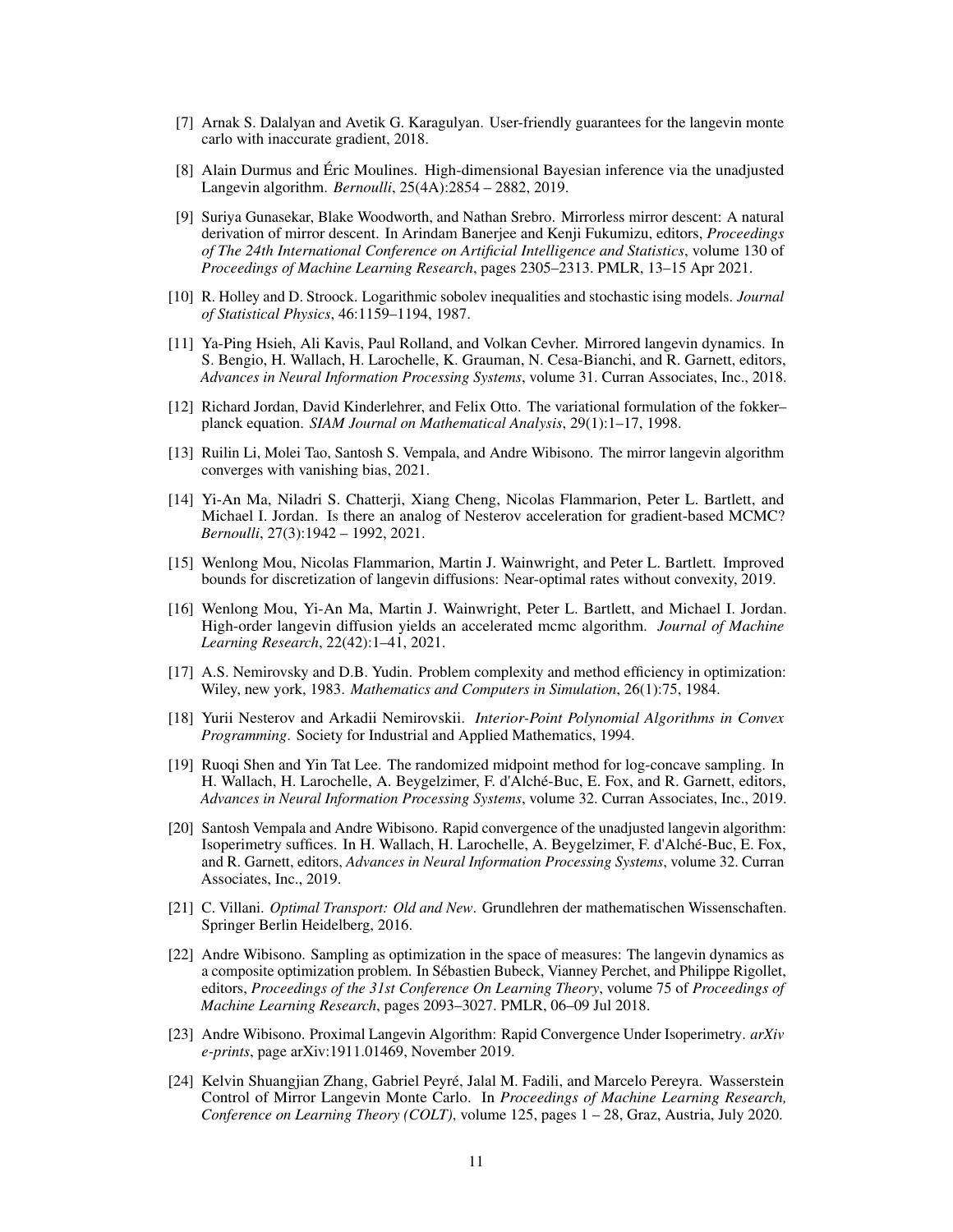# <span id="page-11-0"></span>A Properties of Mirror Langevin SDE

#### <span id="page-11-4"></span>A.1 Equivalence between [\(2\)](#page-1-2) and [\(3\)](#page-1-3)

Let  $T(Y) = \nabla \phi^*(Y)$ , and using that (1)  $X_t = \nabla \phi^*(Y_t)$ ; (2)  $\nabla^2 \phi^*(Y_t) = [\nabla^2 \phi(X_t)]^{-1}$ , Itô's Lemma using equation [\(2\)](#page-1-2) gives

 $dX_t = dT(Y_t) = -\nabla T(Y_t)^\top \nabla f(X_t) dt + \text{Tr}(\nabla^2 \phi(X_t) \nabla^2 T(Y_t)) dt +$ √  $\overline{2}\nabla T(Y_t)^\top \sqrt{\nabla^2\phi(X_t)}dW_t$ .

Moreover, we have

<span id="page-11-2"></span>
$$
\nabla T(Y) = [\nabla^2 \phi(X)]^{-1}
$$

$$
\nabla^2 T(Y) = -[\nabla^2 \phi(X)]^{-1} \frac{d\nabla^2 \phi(X)}{dY} [\nabla^2 \phi(X)]^{-1}
$$

(20)

Therefore

$$
dX_t = -[\nabla^2 \phi(X_t)]^{-1} \nabla f(X_t) dt - \text{Tr}\left(\frac{d\nabla^2 \phi(X_t)}{dY_t} [\nabla^2 \phi(X_t)]^{-1}\right) dt + \sqrt{2[\nabla^2 \phi(X_t)]^{-1}} dW_t.
$$

For the Trace operation on tensor-matrix product, we define it as  $\text{Tr}(\nabla^3 \phi(X) G(X)) \in \mathbb{R}^d$ , where the *i*-th element is  $\text{Tr}(\nabla_i \nabla^2 \phi(X) G(X)) = \sum_{j,k} \frac{\partial^3 \phi(X)}{\partial X_i \partial X_j \partial X_j}$  $\frac{\partial^{\alpha}\phi(X)}{\partial X_i \partial X_j \partial X_k} G(X)_{j,k}$ . Looking at the *i*-the coordinate, the middle trace term becomes

$$
\operatorname{Tr}\left([\nabla^2 \phi(X)]^{-1} \sum_j \frac{\partial \nabla^2 \phi(X)}{\partial X(j)} \frac{\partial X(j)}{\partial Y(i)}\right)
$$
  
= 
$$
\sum_j \operatorname{Tr}\left([\nabla^2 \phi(X)]^{-1} \nabla_j \nabla^2 \phi(X)\right) [\nabla^2 \phi(X)]_{i,j}^{-1}
$$

where we used that  $X = T(Y)$  and equation [\(20\)](#page-11-2). This is, of course, equal to, looking again at *i*-th element,

$$
e_i^{\top} [\nabla^2 \phi(X)]^{-1} \text{ Tr} (\nabla^3 \phi(X) [\nabla^2 \phi(X)]^{-1})
$$
  
= 
$$
\sum_j [\nabla^2 \phi(X)]_{i,j}^{-1} \text{ Tr} (\nabla_j \nabla^2 \phi(X) [\nabla^2 \phi(X)]^{-1}).
$$

Therefore

 $dX_t = -[\nabla^2 \phi(X_t)]^{-1} \nabla f(X_t) dt - [\nabla^2 \phi(X_t)]^{-1} \text{ Tr} (\nabla^3 \phi(X_t) [\nabla^2 \phi(X_t)]^{-1}) dt + \sqrt{2[\nabla^2 \phi(X_t)]^{-1}} dW_t,$ as claimed in equation [\(3\)](#page-1-3).

#### A.2 Stationary distribution

Lemma 3 from [\[23\]](#page-10-4) shows that for the SDE (under assumption  $\nabla^2 \phi \succ 0$ )

$$
dX_t = \left(\nabla \cdot [\nabla^2 \phi(X_t)]^{-1} - [\nabla^2 \phi(X_t)]^{-1} \nabla f(X_t)\right) dt + \sqrt{2[\nabla^2 \phi(X_t)]^{-1}} dW_t,
$$
 (21)

the density  $X_t \sim \rho_t$  satisfies the Fokker-Planck equation

<span id="page-11-3"></span><span id="page-11-1"></span>
$$
\frac{\partial \rho_t}{\partial t} = \nabla \cdot \left( \rho_t [\nabla^2 \phi]^{-1} \nabla \log \frac{\rho_t}{\pi} \right) , \qquad (22)
$$

<span id="page-11-5"></span>from which it is evident that  $\pi = e^{-f}$  is an invariant measure. Comparing [\(21\)](#page-11-3) and [\(3\)](#page-1-3), it suffices to show

$$
\nabla \cdot [\nabla^2 \phi(X_t)]^{-1} = -[\nabla^2 \phi(X_t)]^{-1} \operatorname{Tr} (\nabla^3 \phi(X_t) [\nabla^2 \phi(X_t)]^{-1}) . \tag{23}
$$

Looking at the  $i$ -th element, we have

$$
\sum_{j} \frac{\partial [\nabla^{2} \phi(X)]_{i,j}^{-1}}{\partial X(j)} = -\sum_{j} \sum_{s,t} [\nabla^{2} \phi(X)]_{i,s}^{-1} [\nabla^{2} \phi(X)]_{t,j}^{-1} \nabla_{s} [\nabla^{2} \phi(X)]_{t,j} \n= -\sum_{s} [\nabla^{2} \phi(X)]_{i,s}^{-1} \operatorname{Tr} (\nabla_{s} \nabla^{2} \phi(X) [\nabla^{2} \phi(X)]^{-1}),
$$

same as RHS. This also concludes that the density of  $X_t$  from [\(3\)](#page-1-3) follows the PDE [\(22\)](#page-11-1).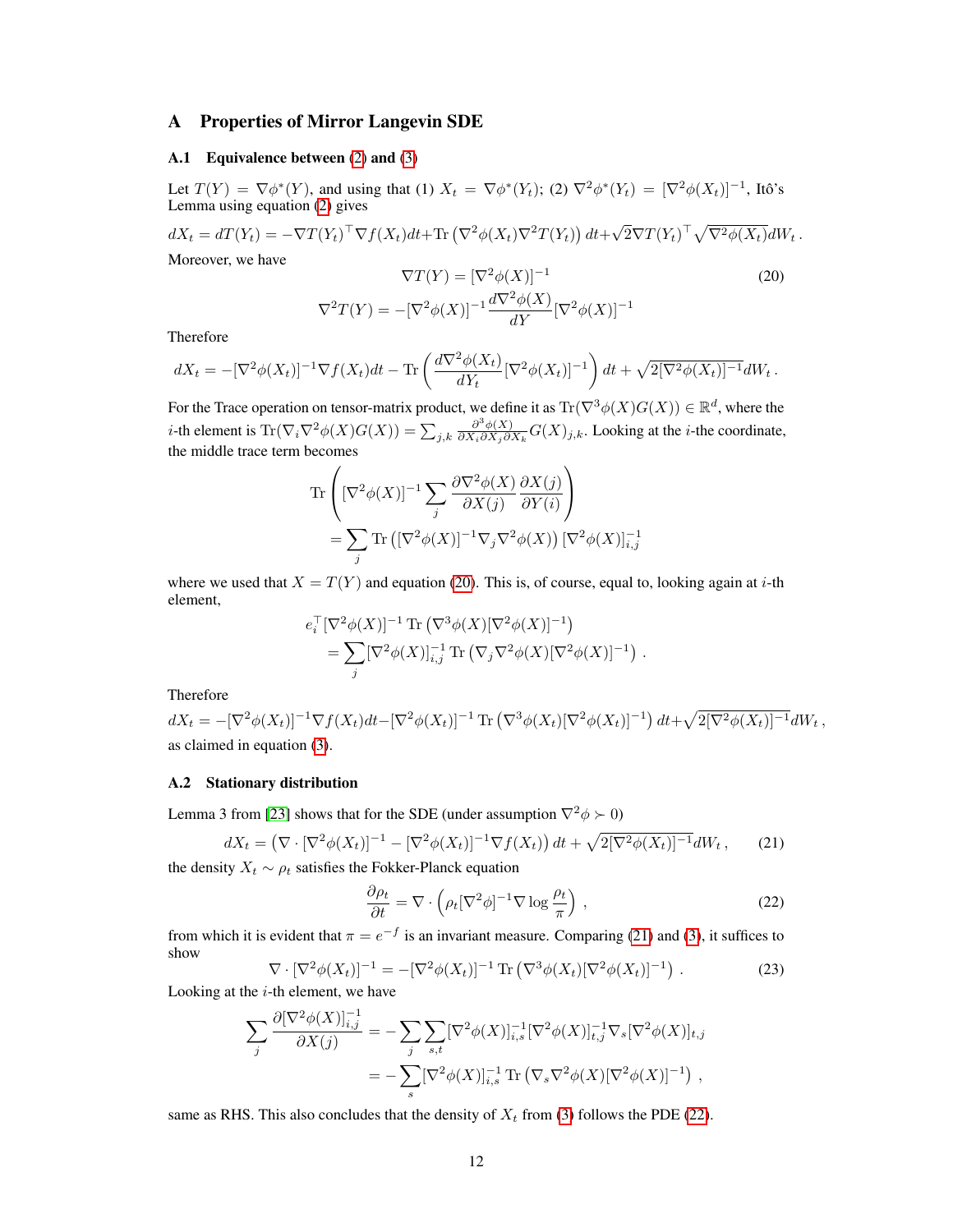### <span id="page-12-0"></span>B Properties of Mirror LSI

Lemma 2 (Stability under bounded perturbation for Mirror LSI). *Suppose probability density* π *satisfies Mirror-LSI with parameter*  $\beta$ *, then provided*  $\epsilon \leq \frac{d\nu}{d\pi} \leq \delta$ , for  $\epsilon, \delta > 0$ , the probability density ν *satisfies Mirror-LSI with parameter* δ/β*.*

*Proof.* We denote the RHS of [\(5\)](#page-2-4) as  $Ent_{\pi}[g^2]$ . One could show using the variational principal of entropy that for  $\nu \ll \pi$ 

$$
\mathrm{Ent}_{\nu}[g^2] \le \left\| \frac{d\nu}{d\pi} \right\|_{\infty} \mathrm{Ent}_{\pi}[g^2] \le \delta \cdot \mathrm{Ent}_{\pi}[g^2].
$$

where we used the assumption  $\epsilon \leq \frac{d\nu}{d\pi} \leq \delta$ , for  $\epsilon, \delta > 0$ . For the LHS,

$$
\frac{2}{\beta} \int \|\nabla g(x)\|_{[\nabla^2 \phi(x)]^{-1}}^2 d\pi = \frac{2}{\beta} \int \|\nabla g(x)\|_{[\nabla^2 \phi(x)]^{-1}}^2 \frac{d\pi}{d\nu} d\nu
$$
  

$$
\leq \frac{2}{\beta \epsilon} \int \|\nabla g(x)\|_{[\nabla^2 \phi(x)]^{-1}}^2 d\nu
$$

Putting things together, we have

$$
\frac{2\delta}{\beta\epsilon} \int \|\nabla g(x)\|_{[\nabla^2 \phi(x)]^{-1}}^2 d\nu \ge \text{Ent}_{\nu}[g^2]
$$

as claimed.

There's an analogous and equivalent version of Mirror LSI (and Talagrand's inequality) in the dual  $y$ -space (as shown below) that can drive exponential convergence in the continuous dynamics  $(9)$ , from which we can try to bound the discretization error. Similar analysis in the following sections, of course, can be carried out there which gives similar convergence result to  $(\nabla \phi)_{\#} \pi$  in the dual space.

Lemma 3 (Variant of Talagrand's inequality). *Mirror LSI for* π *as in* [\(6\)](#page-2-0) *implies a generalized Talagrand's inequality, i.e., for all* ρ*,*

<span id="page-12-1"></span>
$$
\frac{\beta}{2}W_{2,[\nabla^2\phi]^{-1}}(\nabla\phi_{\#}\rho,\nabla\phi_{\#}\pi)^2\leq H_{\pi}(\rho)\,,
$$

 $where W_{2, [\nabla^2 \phi]^{-1}}(\nabla \phi_{\#} \rho, \nabla \phi_{\#} \pi)^2 := \inf_{x \sim \rho, x' \sim \pi} \mathbb{E}[\|\nabla \phi(x) - \nabla \phi(x')\|_{[\nabla^2 \phi]^{-1}}^2].$ 

*Proof.* Mirror LSI with parameter  $\beta$  for  $\pi$  in x-space implies that the density  $\nabla \phi_{\#} \pi$  satisfies a dual Mirror-LSI with parameter  $\beta$  in y-space, i.e., for all  $\rho$ ,

$$
\int \nabla \phi_{\#}\rho(x) \log \frac{\nabla \phi_{\#}\rho(x)}{\nabla \phi_{\#}\pi(x)} dx \le \frac{1}{2\beta} \int \nabla \phi_{\#}\rho(x) \left\| \nabla \log \frac{\nabla \phi_{\#}\rho(x)}{\nabla \phi_{\#}\pi(x)} \right\|_{\nabla^2 \phi}^2 dx. \tag{24}
$$

We begin by showing that the LHS is invariant under bijective mapping  $\nabla \phi : \mathbb{R}^d \to \mathbb{R}^d$ . Let  $\rho' = \nabla \phi_{\#} \rho$  and  $\pi' = \nabla \phi_{\#} \pi$ , then the change of variable formula gives

$$
\frac{\rho(x)}{\pi(x)} = \frac{\rho'(\nabla \phi(x)) \det(\nabla^2 \phi(x))}{\pi'(\nabla \phi(x)) \det(\nabla^2 \phi(x))} = \frac{\rho'(\nabla \phi(x))}{\pi'(\nabla \phi(x))}.
$$

Therefore since  $\nabla \phi(x) \sim \rho'$  if  $x \sim \rho$ , we have

$$
\mathbb{E}_{x \sim \rho'} \left[ \log \frac{\rho'(x)}{\pi'(x)} \right] = \mathbb{E}_{x \sim \rho} \left[ \log \frac{\rho'(\nabla \phi(x))}{\pi'(\nabla \phi(x))} \right] = \mathbb{E}_{x \sim \rho} \left[ \log \frac{\rho(x)}{\pi(x)} \right].
$$

The RHS follows by observing that if  $x \sim \rho$ ,  $y = \nabla \phi(x) \sim \rho'$ . Let  $h(x) = \log \frac{\rho(x)}{\pi(x)}$  and  $\tilde{h}(y) = h(\nabla \phi^*(y)),$ 

$$
\mathbb{E}_{x \sim \rho} \left[ \left\| \nabla_x h(x) \right\|_{[\nabla^2 \phi(x)]^{-1}}^2 \right] = \mathbb{E}_{y \sim \rho'} \left[ \left\| \nabla_{\nabla \phi^*(y)} \tilde{h}(y) \right\|_{[\nabla^2 \phi(\nabla \phi^*(y))]^{-1}}^2 \right]
$$

 $\Box$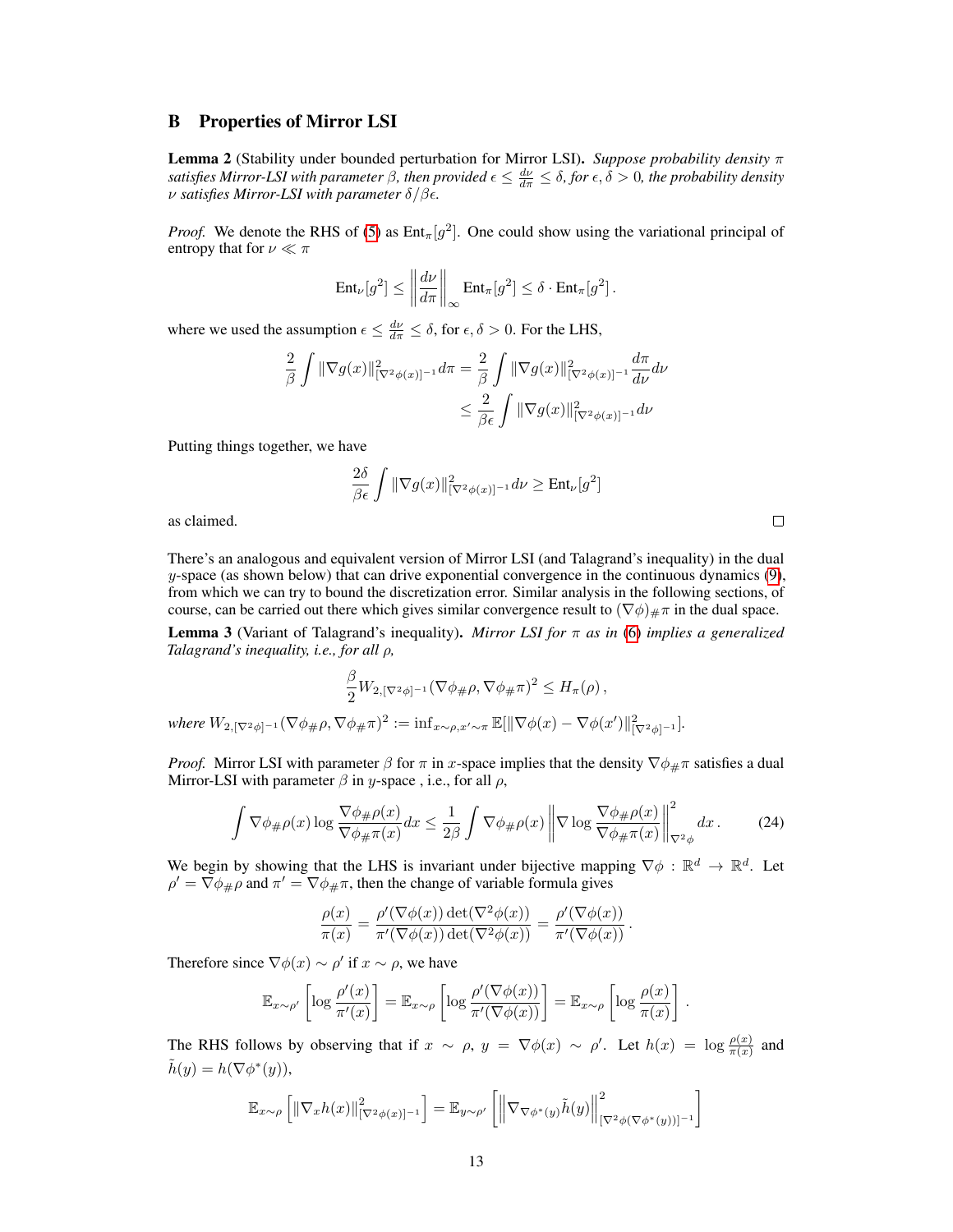$$
= \mathbb{E}_{y \sim \rho'} \left[ \left\| \nabla^2 \phi(x) \nabla_y \tilde{h}(y) \right\|_{\left[\nabla^2 \phi(x)\right]^{-1}}^2 \right]
$$
  

$$
= \mathbb{E}_{y \sim \rho'} \left[ \left\| \nabla_y \tilde{h}(y) \right\|_{\nabla^2 \phi(x)}^2 \right]
$$

where we used  $\nabla_y \tilde{h}(y) = [\nabla_y \nabla \phi^*(y)]^\top \nabla_{\nabla \phi^*(y)} \tilde{h}(y) = [\nabla^2 \phi(x)]^{-1} \nabla_{\nabla \phi^*(y)} \tilde{h}(y)$ . Having estab-lished [\(24\)](#page-12-1), applying the manifold version of LSI  $\Rightarrow$  Talagrand's inequality (cf. Theorem 22.17 in [\[21\]](#page-10-15)) on  $\nabla \phi_{\#} \pi$ , we therefore have

$$
\frac{\beta}{2}W_{2,[\nabla^2\phi]^{-1}}(\nabla\phi_{\#}\rho,\nabla\phi_{\#}\pi)^2 \leq H_{\nabla\phi_{\#}\pi}(\nabla\phi_{\#}\rho) = H_{\pi}(\rho).
$$

# <span id="page-13-1"></span>C Proofs for Section [4.2:](#page-4-3) EM Discretization

*Proof of Lemma [1.](#page-4-0)* Using [\(9\)](#page-4-2) and let  $X = T(Y) := \nabla \phi^*(Y)$ , then Itô's Lemma gives

$$
dX_t = dT(Y_t) = -\nabla T(Y_t)^\top \nabla f(X_0) dt + \text{Tr} \left( \nabla^2 \phi(X_0) \nabla^2 T(Y_t) \right) dt + \sqrt{2} \nabla T(Y_t)^\top \sqrt{\nabla^2 \phi(X_0)} dW_t.
$$

From here, a similar calculation as in Appendix [A.1](#page-11-4) shows

$$
dX_t = -[\nabla^2 \phi(X_t)]^{-1} \nabla f(X_0) dt - [\nabla^2 \phi(X_t)]^{-1} \operatorname{Tr} (\nabla^3 \phi(X_t) [\nabla^2 \phi(X_t)]^{-1} \nabla^2 \phi(X_0) [\nabla^2 \phi(X_t)]^{-1}) dt + \sqrt{2}[\nabla^2 \phi(X_t)]^{-1} \sqrt{\nabla^2 \phi(X_0)} dW_t,
$$

where we can easily identify G and

$$
\hat{\mu} = -[\nabla^2 \phi(X_t)]^{-1} \nabla f(X_0) - [\nabla^2 \phi(X_t)]^{-1} \operatorname{Tr} (\nabla^3 \phi(X_t) [\nabla^2 \phi(X_t)]^{-1} \nabla^2 \phi(X_0) [\nabla^2 \phi(X_t)]^{-1})
$$
  
–  $\nabla \cdot G + G \nabla f(X_t)$   
as claimed.

as claimed.

Below is a helper lemma stating the implication of self-concordance assumption on Hessian stability. Being an affine invariant property, it is a more natual assumption compared to those made in previous works, i.e., Lipschitz Hessian.

<span id="page-13-0"></span>Lemma 4 (Self-Concordance Implication). *Under Assumption [1,](#page-2-2) [3](#page-2-3) and [5,](#page-3-3) we have for* D *the diameter*  $D := \max_{u,v} \|\nabla \phi(u) - \nabla \phi(v)\|_2$  and updates  $X_t = \nabla \phi^*(Y_t)$  and  $X_0 = \nabla \phi^*(Y_0)$  following [\(9\)](#page-4-2),

$$
M^{-1} \cdot [\nabla^2 \phi(X_t)]^{-1} \preceq [\nabla^2 \phi(X_t)]^{-1} \nabla^2 \phi(X_0) [\nabla^2 \phi(X_t)]^{-1} \preceq M \cdot [\nabla^2 \phi(X_t)]^{-1}
$$

*in expectation (w.r.t Brownian motion) for*

$$
M = (1 - \exp(-1/16\zeta^2 t)) \cdot (1 - \zeta (tL + 2\sqrt{td}))^{-2} + \exp(-1/16\zeta^2 t) \cdot \exp(2\zeta D/\sqrt{\alpha}),
$$

*if*  $t \le \min(1/2\zeta L, 1/16\zeta^2 d)$  *and bounded by* 

$$
M = \exp(2\zeta D/\sqrt{\alpha})
$$

*deterministically. We use the convention*  $M = 1$  *when*  $\zeta = 0$  *and*  $D = \infty$ *. Moreover, it implies* 

$$
\| \operatorname{Tr} (\nabla^3 \phi(X_t) [\nabla^2 \phi(X_t)]^{-1}) \|_{[\nabla^2 \phi(X_t)]^{-1}}^2 \le 4 \zeta^2 d^2.
$$

*Proof.* From the definition of self-concordance for  $\phi^*$ , it implies from [\[18\]](#page-10-13) that for  $||Y_t Y_0\|\nabla^2\phi^*(Y_0)\leq 1/\zeta$ , we have

$$
(1 - \zeta ||Y_t - Y_0||_{\nabla^2 \phi^*(Y_0)})^2 \nabla^2 \phi^*(Y_0) \preceq \nabla^2 \phi^*(Y_t) \preceq (1 - \zeta ||Y_t - Y_0||_{\nabla^2 \phi^*(Y_0)})^{-2} \nabla^2 \phi^*(Y_0).
$$

Therefore since  $\nabla \phi(X_t) - \nabla \phi(X_0) = Y_t - Y_0 = -t \cdot \nabla f(X_0) + \sqrt{2t \nabla^2 \phi(X_0)} \cdot z_0$ , and  $z_0$  is independent of everything else,

$$
||Y_t - Y_0||^2_{\nabla^2 \phi^*(Y_0)} = ||-t \cdot \nabla f(X_0) + \sqrt{2t \nabla^2 \phi(X_0)} \cdot z_0||^2_{[\nabla^2 \phi(X_0)]^{-1}}
$$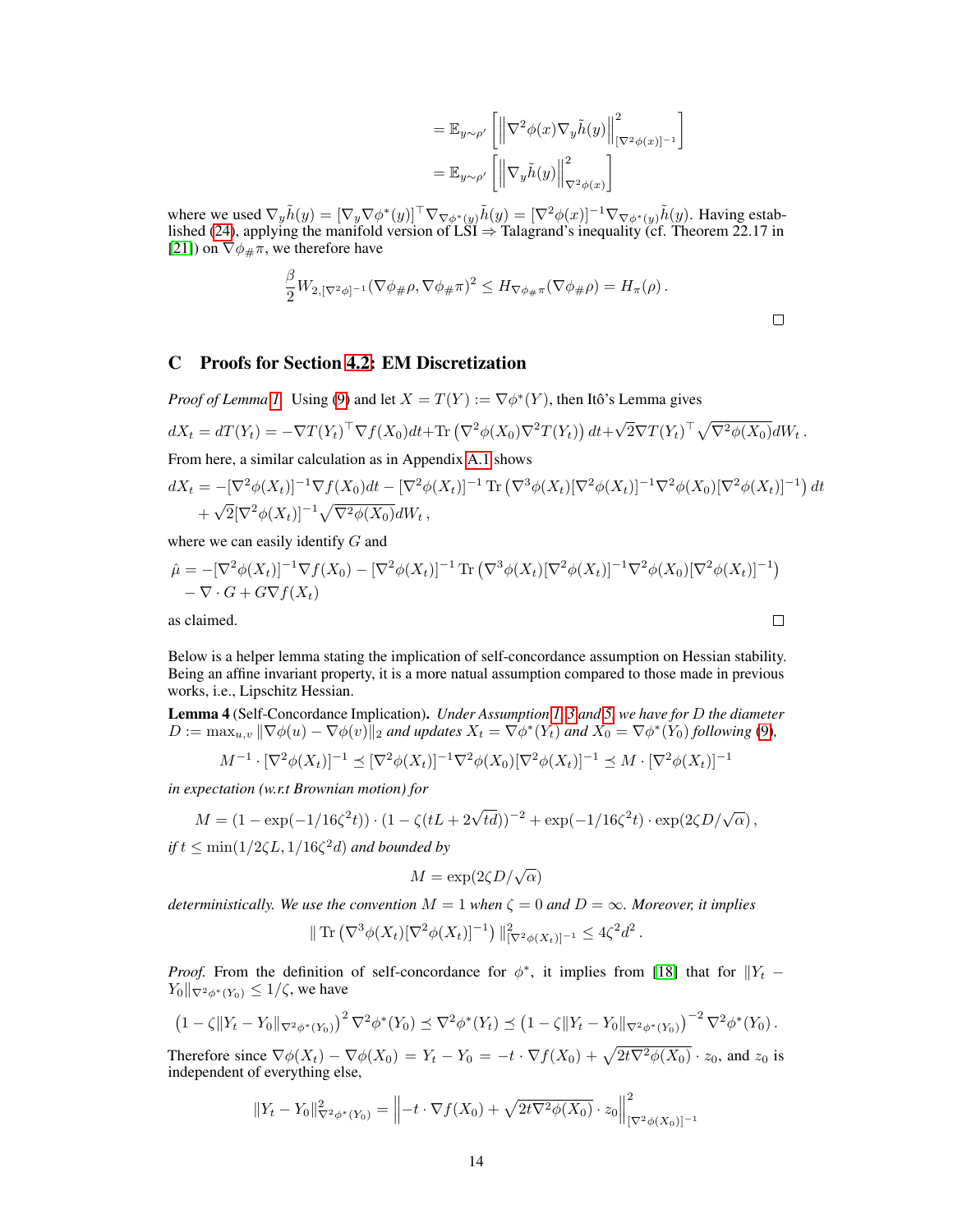$$
= t2 ||\nabla f(X_0)||_{[\nabla^2 \phi(X_0)]^{-1}}^2 + 2t ||z_0||_2^2
$$
  

$$
\leq t2 L2 + 2t ||z_0||_2^2
$$

Using  $\chi^2$  concentration,  $\mathbb{P}(\Vert z_0 \Vert_2^2 \geq 0)$ √  $d +$ √  $(\overline{\delta})^2$   $\leq$  exp(- $\delta$ ), for  $t \leq \min(1/2\zeta L, 1/16\zeta^2 d)$ , with probability at least  $1 - \exp(-d) \ge 1 - \exp(-1/16\zeta^2 t)$  over the draw of  $z_0$ , we have  $||Y_t$ with probability at least  $1 - \exp(-a) \ge 1 - 1$ <br>  $Y_0 ||_{\nabla^2 \phi^*(Y_0)} \le tL + 2\sqrt{td} < 1/\zeta$ , therefore

$$
(1 - \zeta(tL + 2\sqrt{td}))^{2} \cdot I \preceq \nabla^{2} \phi(X_{0})^{1/2} [\nabla^{2} \phi(X_{t})]^{-1} \nabla^{2} \phi(X_{0})^{1/2} \preceq (1 - \zeta(tL + 2\sqrt{td}))^{-2} \cdot I.
$$

One the other hand, with the remaining probability  $\exp(-1/16\zeta^2 t)$ , consider the function  $g(s)$  =  $u^\top \nabla^2 \phi^*(Y_0+s(Y_t-Y_0))u =: \nabla^2 \phi^*(Y_s)[u,u],$  then from self concordance we have

$$
|g'(s)| = |\nabla^3 \phi^*(Y_s)[u, u, Y_t - Y_0]| \le 2\zeta ||Y_t - Y_0||_{\nabla^2 \phi^*(Y_s)} ||u||_{\nabla^2 \phi^*(Y_s)}^2
$$
  
= 2 $\zeta ||Y_t - Y_0||_{\nabla^2 \phi^*(Y_s)} g(s)$   
 $\le \frac{2\zeta}{\sqrt{\alpha}} ||Y_t - Y_0||_2 \cdot g(s)$   
 $\le \frac{2\zeta}{\sqrt{\alpha}} D \cdot g(s)$ 

therefore  $|\log(g(1)) - \log(g(0))| \leq 2\zeta D/\sqrt{\alpha}$  implying  $\exp(-2\zeta D/\sqrt{\alpha})\nabla^2\phi^*(Y_0) \preceq \nabla^2\phi^*(Y_t) \preceq \exp(2\zeta D/\sqrt{\alpha})\nabla^2\phi^*(Y_0)$  and

$$
\exp(-2\zeta D/\sqrt{\alpha})\cdot I \preceq \nabla^2 \phi(X_0)^{1/2} [\nabla^2 \phi(X_t)]^{-1} \nabla^2 \phi(X_0)^{1/2} \preceq \exp(2\zeta D/\sqrt{\alpha})\cdot I.
$$

Altogether this gives that in expectation w.r.t  $z_0$ , the stability parameter M is upper bounded by

$$
(1 - \exp(-1/16\zeta^2 t)) \cdot (1 - \zeta(tL + 2\sqrt{td}))^{-2} + \exp(-1/16\zeta^2 t) \cdot \exp(2\zeta D/\sqrt{\alpha})
$$

which goes to 1 as  $t \to 0$ . Self concordance also implies picking direction  $[[\nabla^2 \phi(X_t)]^{1/2} e_i, u, u]$ 

$$
-2\zeta \|e_i\|_2 \nabla^2 \phi^*(Y_t) \preceq \nabla^3 \phi^*(Y_t) \left[ [\nabla^2 \phi(X_t)]^{1/2} e_i \right] \preceq 2\zeta \|e_i\|_2 \nabla^2 \phi^*(Y_t)
$$

which means using the derivation in [A.1](#page-11-4) that  $\left\| \sum_j [\nabla^2 \phi(X_t)]_{ij}^{-1/2} [\nabla^2 \phi(X_t)]^{-1} \nabla_j \nabla^2 \phi(X_t) \right\|_{op} \leq$  $2\zeta \,\forall i \in [d]$ , therefore

$$
\left|\sum_{j} [\nabla^2 \phi(X_t)]_{ij}^{-1/2} \operatorname{Tr}([\nabla^2 \phi(X_t)]^{-1} \nabla_j \nabla^2 \phi(X_t))\right| \le 2\zeta \sqrt{d}
$$

and we have

$$
\|\operatorname{Tr} (\nabla^3 \phi(X_t) [\nabla^2 \phi(X_t)]^{-1}) \|_{[\nabla^2 \phi(X_t)]^{-1}}^2
$$
  
= 
$$
\| [\nabla^2 \phi(X_t)]^{-1/2} \operatorname{Tr} (\nabla^3 \phi(X_t) [\nabla^2 \phi(X_t)]^{-1}) \|_2^2
$$
  

$$
\leq d \|\sum_j [\nabla^2 \phi(X_t)]_{ij}^{-1/2} \operatorname{Tr} (\nabla_j \nabla^2 \phi(X_t) [\nabla^2 \phi(X_t)]^{-1})|^2
$$
  

$$
\leq 4\zeta^2 d^2
$$

as desired.

We collect some useful results before giving the per-iteration progress bound.

<span id="page-14-0"></span>**Lemma 5** (Control on  $\|\hat{\mu}\|^2_{\nabla^2\phi}$ ). *Under Assumption [1](#page-4-0) and [4,](#page-3-4) we have for the*  $\hat{\mu}$  *defined in Lemma 1* 

$$
\|\hat{\mu}\|_{\nabla^2 \phi}^2 \leq 2\eta \gamma^2 \|\nabla \phi(X_t) - \nabla \phi(X_0)\|_{\nabla^2 \phi(X_0)]^{-1}}^2 + 8\eta^2 \zeta^2 d^2,
$$

*where we denote*  $\eta = ||[\nabla^2 \phi(X_t)]^{-1} [\nabla^2 \phi(X_0)]||_{op}$ .

*Proof.* Let 
$$
v := \nabla \cdot \left( [\nabla^2 \phi(X_t)]^{-1} \nabla^2 \phi(X_0) [\nabla^2 \phi(X_t)]^{-1} \right)
$$
, using the fact that\n
$$
\frac{\partial \text{Tr}((X^\top CX)^{-1}A)}{\partial X} = -(CX(X^\top CX)^{-1})(A + A^\top)(X^\top CX)^{-1},
$$

 $\Box$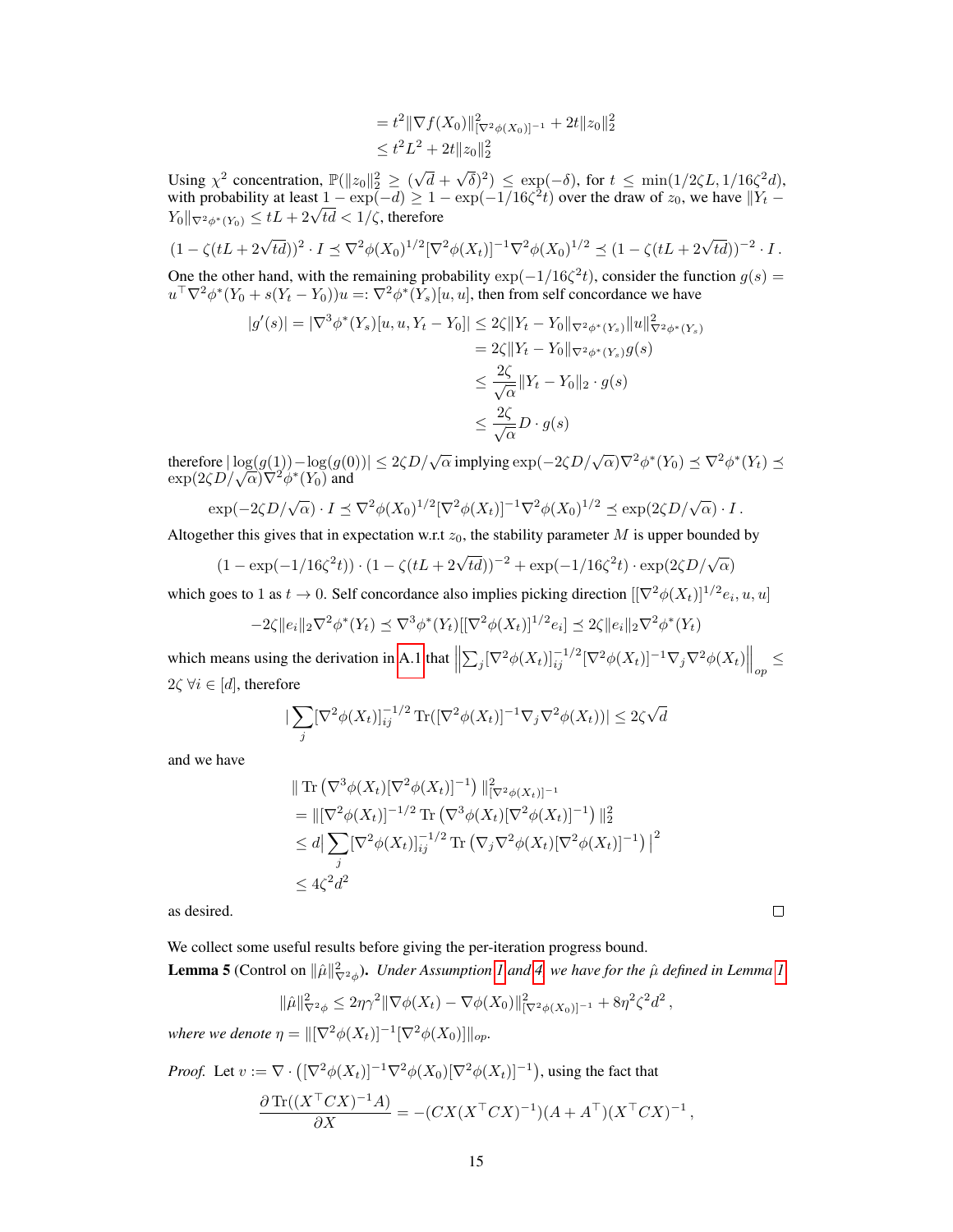the *i*-th element of  $v$  is

$$
- \sum_{j} \sum_{s,t} \left( [\nabla^{2} \phi(X_{t})]_{s,j}^{-1} \left( [\nabla^{2} \phi(X_{t})]^{-1} \nabla^{2} \phi(X_{0}) [\nabla^{2} \phi(X_{t})]^{-1} \right)_{i,t} + [\nabla^{2} \phi(X_{t})]_{s,i}^{-1} \left( [\nabla^{2} \phi(X_{t})]^{-1} \nabla^{2} \phi(X_{0}) [\nabla^{2} \phi(X_{t})]^{-1} \right)_{j,t} \right) \frac{\partial \nabla^{2}(X_{t})_{s,t}}{\partial X_{t}(j)}
$$
  
\n
$$
= - \sum_{s} \left( [\nabla^{2} \phi(X_{t})]^{-1} \right)_{i,s} \text{Tr} \left( \nabla_{s} \nabla^{2} \phi(X_{t}) [\nabla^{2} \phi(X_{t})]^{-1} \nabla^{2} \phi(X_{0}) \nabla^{2} \phi(X_{t})]^{-1} \right)
$$
  
\n
$$
- \sum_{t} \left( [\nabla^{2} \phi(X_{t})]^{-1} \nabla^{2} \phi(X_{0}) [\nabla^{2} \phi(X_{t})]^{-1} \right)_{i,t} \text{Tr} \left( \nabla_{t} \nabla^{2} \phi(X_{t}) [\nabla^{2} \phi(X_{t})]^{-1} \right) .
$$

Therefore

$$
v = -[\nabla^2 \phi(X_t)]^{-1} \text{Tr} (\nabla^3 \phi(X_t) [\nabla^2 \phi(X_t)]^{-1} \nabla^2 \phi(X_0) [\nabla^2 \phi(X_t)]^{-1})
$$
  
- [\nabla^2 \phi(X\_t)]^{-1} \nabla^2 \phi(X\_0) [\nabla^2 \phi(X\_t)]^{-1} \text{Tr} (\nabla^3 \phi(X\_t) [\nabla^2 \phi(X\_t)]^{-1}).

Putting together with the expression in Lemma [1,](#page-4-0)  $\|\hat{\mu}\|^2_{\nabla^2 \phi}$  is

$$
\begin{split}\n&\|\nabla^{2}\phi(X_{0})[\nabla^{2}\phi(X_{t})]^{-1}\nabla f(X_{t}) - \nabla f(X_{0}) + \nabla^{2}\phi(X_{0})[\nabla^{2}\phi(X_{t})]^{-1} \operatorname{Tr} \left(\nabla^{3}\phi(X_{t})[\nabla^{2}\phi(X_{t})]^{-1}\right)\big\|_{[\nabla^{2}\phi(X_{t})]^{-1}}^{2} \\
&\leq 2\left\|[\nabla^{2}\phi(X_{t})]^{-1/2}[\nabla^{2}\phi(X_{0})]^{1/2}\right\|_{op}^{2}\left\|[\nabla^{2}\phi(X_{0})]^{1/2}[\nabla^{2}\phi(X_{t})]^{-1}\nabla f(X_{t}) - [\nabla^{2}\phi(X_{0})]^{-1/2}\nabla f(X_{0})\right\|_{2}^{2} \\
&\quad + 2\left\|[\nabla^{2}\phi(X_{t})]^{-1/2}\nabla^{2}\phi(X_{0})[\nabla^{2}\phi(X_{t})]^{-1} \operatorname{Tr} \left(\nabla^{3}\phi(X_{t})[\nabla^{2}\phi(X_{t})]^{-1}\right)\right\|_{2}^{2} \\
&\leq 2\eta\gamma^{2}\|\nabla\phi(X_{t}) - \nabla\phi(X_{0})\|_{[\nabla^{2}\phi(X_{0})]^{-1}}^{2} + 2\eta^{2}\|\nabla^{2}\phi(X_{t})]^{-1/2} \operatorname{Tr} \left(\nabla^{3}\phi(X_{t})[\nabla^{2}\phi(X_{t})]^{-1}\right)\|_{2}^{2} \\
&\leq 2\eta\gamma^{2}\|\nabla\phi(X_{t}) - \nabla\phi(X_{0})\|_{[\nabla^{2}\phi(X_{0})]^{-1}}^{2} + 8\eta^{2}\zeta^{2}d^{2}\n\end{split}
$$

where we used relative smoothness assumption [4](#page-3-4) and Lemma [4.](#page-13-0) The first term will go to zero as  $t \to 0$ , whereas the second term will be responsible for the non-vanishing bias w.r.t the diminishing step size (as long as  $\nabla^3 \phi \neq 0$  so  $\zeta \neq 0$ ).  $\Box$ 

Now we are ready to state the main recursion, drawing doses of inspiration from [\[23\]](#page-10-4).

*Proof of Proposition* [2.](#page-5-0) Denoting  $G_0(x)$  and  $\hat{\mu}_0(x)$  as the diffusion/drift term at time t when  $x_t = x$ with  $x_0$  at time  $t = 0$ , the Fokker-Planck equation for the conditional density  $\rho_{t|0}(x_t|x_0)$  takes the form written below

$$
\frac{\partial \rho_t(x)}{\partial t} = \int \frac{\partial \rho_{t|0}(x|x_0)}{\partial t} \rho_0(x_0) dx_0
$$
  
\n
$$
= \int \left[ -\nabla \cdot (\rho_{t|0}(\nabla \cdot G_0(x) - G_0(x)\nabla f(x))) + \langle \nabla^2, \rho_{t|0}G_0(x) \rangle - \nabla \cdot (\rho_{t|0}\hat{\mu}_0(x)) \right] \rho_0(x_0) dx_0
$$
  
\n
$$
= \nabla \cdot \left( \rho_{0|t} \int - (\rho_t(\nabla \cdot G_0(x) - G_0(x)\nabla f(x))) + \nabla \cdot (\rho_t G_0(x)) dx_0 \right) - \nabla \cdot (\rho_t \int \rho_{0|t}\hat{\mu}_0(x) dx_0)
$$
  
\n
$$
= \nabla \cdot \left( \rho_{0|t} \int G_0(x)\nabla \rho_t + \rho_t G_0(x)\nabla f(x) dx_0 \right) - \nabla \cdot (\rho_t \int \rho_{0|t}\hat{\mu}_0(x) dx_0)
$$
  
\n
$$
= \nabla \cdot \left( \rho_{0|t} \int \left( \rho_t G_0(x)\nabla \log \frac{\rho_t}{\pi(x)} \right) dx_0 \right) - \nabla \cdot (\rho_t \int \rho_{0|t}\hat{\mu}_0(x) dx_0)
$$
  
\n
$$
\mathbb{E}_{\rho_{0|t}}[\hat{\mu}(x_0, x)]x_t = x], \text{func of } x
$$

where for the second equality above we used Lemma 3 from [\[23\]](#page-10-4) and [\(10\)](#page-4-1). We will see that the first part corresponds to exponential decay to an unbiased limit (similar to what happens in Lemma [1\)](#page-3-5) and the second corresponds to the biased shifted drift introduced by discretization. Let  $M = \exp(2\zeta D/\sqrt{\alpha})$ , since  $a^{\top}b = 2(\sqrt{M}a)^{\top}(\frac{1}{2\sqrt{M}}b) \le M||a||_2^2 + \frac{1}{4M}||b||_2^2$  by Young's inequality.  $\frac{1}{2\sqrt{M}}b \leq M \|a\|_2^2 + \frac{1}{4M} \|b\|_2^2$  by Young's inequality,

$$
\frac{d}{dt}H_{\pi}(\rho_t) = \int \frac{d\rho_t}{dt} \log \frac{\rho_t}{\pi} dx
$$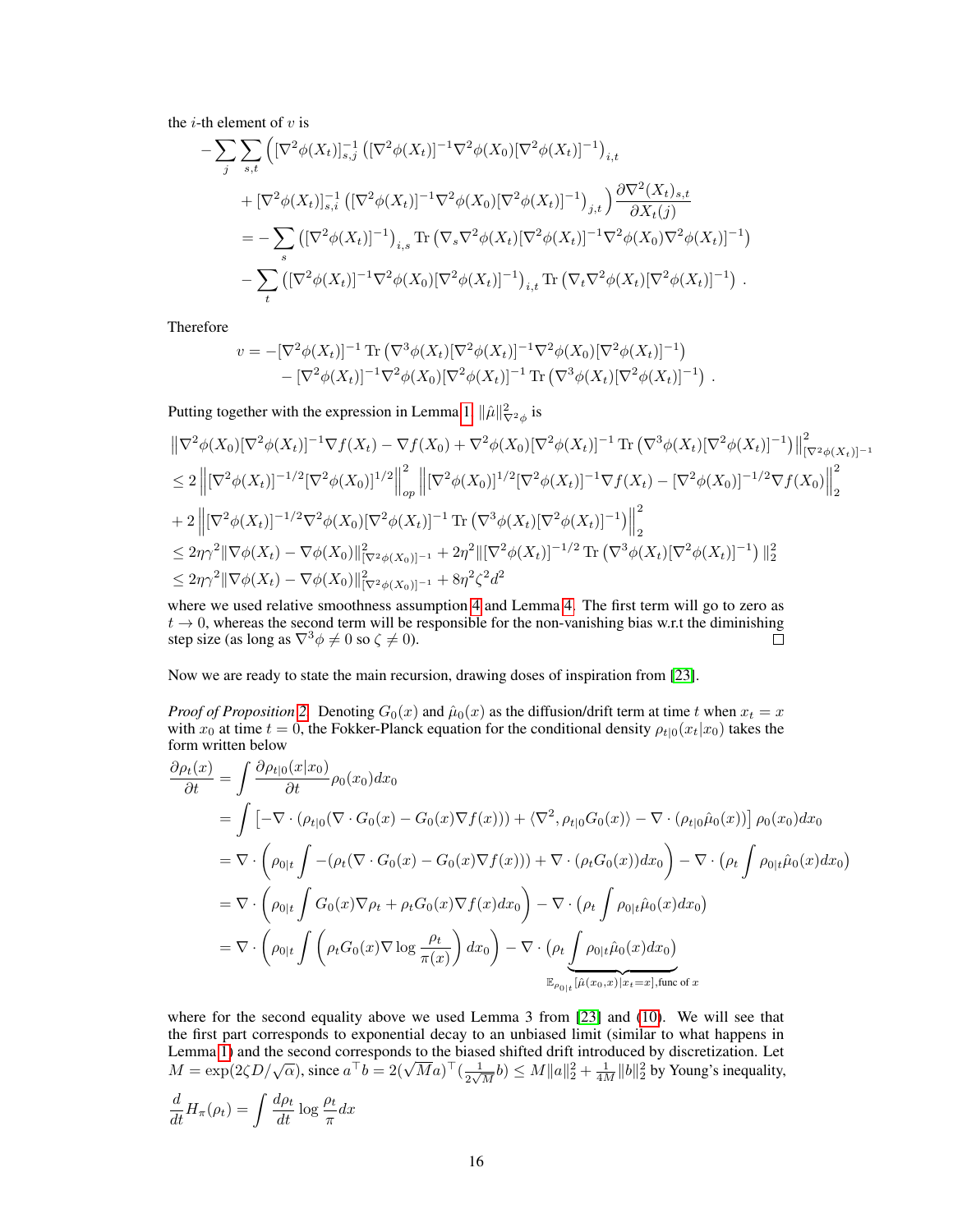$$
\begin{split}\n&= \int \nabla \cdot \left( \rho_{0|t} \int \rho_t G_0 \nabla \log \frac{\rho_t}{\pi(x)} dx_0 \right) \log \frac{\rho_t}{\pi} dx - \int \nabla \cdot \left( \rho_t \int \rho_{0|t} \hat{\mu}_0 dx_0 \right) \log \frac{\rho_t}{\pi} dx \\
&= - \int \rho_{0|t} \int \rho_t \left\langle \nabla \log \frac{\rho_t}{\pi} G_0, \nabla \log \frac{\rho_t}{\pi} \right\rangle dx_0 dx + \int \rho_t \int \rho_{0|t} \langle \hat{\mu}_0, \nabla \log \frac{\rho_t}{\pi} \rangle dx_0 dx \\
&= - \mathbb{E}_{\rho_{0,t}} \left[ \left\| \nabla \log \frac{\rho_t}{\pi} \right\|_G^2 \right] + \mathbb{E}_{\rho_{0,t}} \left[ \langle \hat{\mu}, \nabla \log \frac{\rho_t}{\pi} \rangle \right] \\
&\leq - \frac{1}{M} \mathbb{E}_{\rho_t} \left[ \left\| \nabla \log \frac{\rho_t}{\pi} \right\|_{[\nabla^2 \phi]^{-1}}^2 \right] + \mathbb{E}_{\rho_{0,t}} \left[ \langle \hat{\mu}, \nabla \log \frac{\rho_t}{\pi} \rangle \right] \\
&\leq - \frac{2\beta}{M} H_\pi(\rho_t) + M \mathbb{E}_{\rho_{0,t}} [\|\hat{\mu}\|_{\nabla^2 \phi}^2] + \frac{1}{4M} \mathbb{E}_{\rho_t} \left[ \left\| \nabla \log \frac{\rho_t}{\pi} \right\|_{[\nabla^2 \phi]^{-1}}^2 \right] \\
&\leq - \frac{3\beta}{2M} H_\pi(\rho_t) + M \mathbb{E}_{\rho_{0,t}} [\|\hat{\mu}\|_{\nabla^2 \phi}^2]\n\end{split}
$$

where we used integration by parts, Mirror LSI and Lemma [4.](#page-13-0) Now using Lemma [5,](#page-14-0)

$$
\mathbb{E}_{\rho_{0,t}}[\|\hat{\mu}\|^2_{\nabla^2 \phi}] \leq 2M\gamma^2 \mathbb{E}_{\rho_{0,t}}[\|\nabla \phi(x_t) - \nabla \phi(x_0)\|^2_{[\nabla^2 \phi(x_0)]^{-1}}] + 8\zeta^2 d^2 \mathbb{E}[\|\nabla^2 \phi(x_0)[\nabla^2 \phi(x_t)]^{-1}\|^2_{op}].
$$

The first term can be bounded as (since  $z_0$  is independent from  $x_0$ )

$$
\mathbb{E}_{\rho_{0,t}}[\|y_t - y_0\|_{\nabla^2 \phi^*(y_0)}^2] = \mathbb{E}_{\rho_{0,t}}\left[\left\|-t \cdot \nabla f(x_0) + \sqrt{2t \nabla^2 \phi(x_0)} \cdot z_0\right\|_{[\nabla^2 \phi(x_0)]^{-1}}^2\right]
$$
  
\n
$$
= t^2 \mathbb{E}_{\rho_0}[\|\nabla f(x_0)\|_{[\nabla^2 \phi(x_0)]^{-1}}^2] + 2t \mathbb{E}[\|z_0\|_2^2]
$$
  
\n
$$
\leq t^2 L^2 + 2td
$$

and the second term is bounded using Lemma [4](#page-13-0) as  $8\zeta^2 d^2 \eta_t^2 := 8\zeta^2 d^2((1 - \exp(-1/16\zeta^2 t)) \cdot (1$ and the second term is bounded using Lemma 4 as  $\delta \zeta^{-1/2}$   $\bar{z} = \delta \zeta^{-1/2}$  ( $(1 - \exp(-1/10\zeta^{-1})) \cdot (1 - \zeta(tL + 2\sqrt{td}))^{-4}$  +  $\exp(-1/16\zeta^2 t) \cdot \exp(4\zeta D/\sqrt{\alpha})$ ). Putting things together, we have for  $\rho_t$  $\exp(tL + 2\sqrt{t}a)$  +  $\exp(-1/16\zeta^2 t) \cdot \exp(4\zeta D/\sqrt{\alpha})$ . Putting things together, we<br>evolving according to [\(10\)](#page-4-1), if  $0 \le t \le h \le \min(1/2\zeta L, 1/16\zeta^2 d, D/\sqrt{\alpha}L, D^2/4\alpha d)$ ,

$$
\frac{d}{dt}H_{\pi}(\rho_t) \le -\frac{3\beta}{2M}H_{\pi}(\rho_t) + 2M^2\gamma^2(t^2L^2 + 2td) + 8M\zeta^2d^2\eta_t^2
$$
\n
$$
\le -\frac{3\beta}{2M}H_{\pi}(\rho_t) + 12M^2\gamma^2dh + 8M\zeta^2d^2\eta_h^2
$$

where  $\eta_h^2 \to 1$  as  $h \to 0$ . This can be rewritten as

$$
\frac{d}{dt}\left(e^{\frac{3\beta}{2M}t}H_{\pi}(\rho_t)\right) \leq e^{\frac{3\beta}{2M}t}\left(12M^2\gamma^2dh + 8M\zeta^2d^2\eta_h^2\right).
$$

Integrate it for  $0 \le t \le h$ , we have for  $h \le \frac{2M}{3\beta}$ ,

$$
e^{\frac{3\beta}{2M}h}H_{\pi}(\rho_h) - H_{\pi}(\rho_0) \leq \frac{2M}{3\beta}(e^{\frac{3\beta h}{2M}} - 1)(12M^2\gamma^2dh + 8M\zeta^2d^2\eta_h^2)
$$
  

$$
\leq 24M^2\gamma^2dh^2 + 16M\zeta^2d^2\eta_h^2h,
$$

where we used  $e^a \leq 1 + 2a$  for  $a \in (0, 1]$ . Therefore we end up with

$$
H_{\pi}(\rho_h) \le e^{-\frac{3\beta}{2M}h} H_{\pi}(\rho_0) + e^{-\frac{3\beta}{2M}h} (24M^2 \gamma^2 dh^2 + 16M\zeta^2 d^2 \eta_h^2 h)
$$
  

$$
\le e^{-\frac{3\beta}{2M}h} H_{\pi}(\rho_0) + 24M^2 \gamma^2 dh^2 + 16M\zeta^2 d^2 \eta_h^2 h
$$

and identifying  $x_{k+1} \sim \rho_h$  and  $x_k \sim \rho_0$  finishes the proof.

 $\Box$ 

We have the following initial bound on the KL divergence with  $x \sim \rho_0 = \mathcal{N}(x^*, \frac{1}{\gamma}I)$ .

<span id="page-16-0"></span>**Lemma [6](#page-6-2)** (Initialization). *Under Assumption* [4](#page-3-4) *or* 6 *and Assumption* [5,](#page-3-3) we have  $H_{\pi}(\rho_0) \le f(x^*) +$  $\frac{d}{2}\log(\frac{\gamma}{2\pi e})+\frac{\gamma}{2\alpha}\mathbb{E}_{\rho_0}[\|\nabla\phi(x^*)-\nabla\phi(x)\|_2^2]$ , where  $x^*$  satisfies  $\nabla f(x^*)=0$ . Moreover, under *Assumption* [7,](#page-7-3) *we have*  $H_{\pi}(\rho_0) \leq \frac{d}{2} \log(\frac{\gamma}{2\pi e}) + f(x^*) + \gamma \mathbb{E}_{\rho_0}[D_{\phi}(x, x^*)].$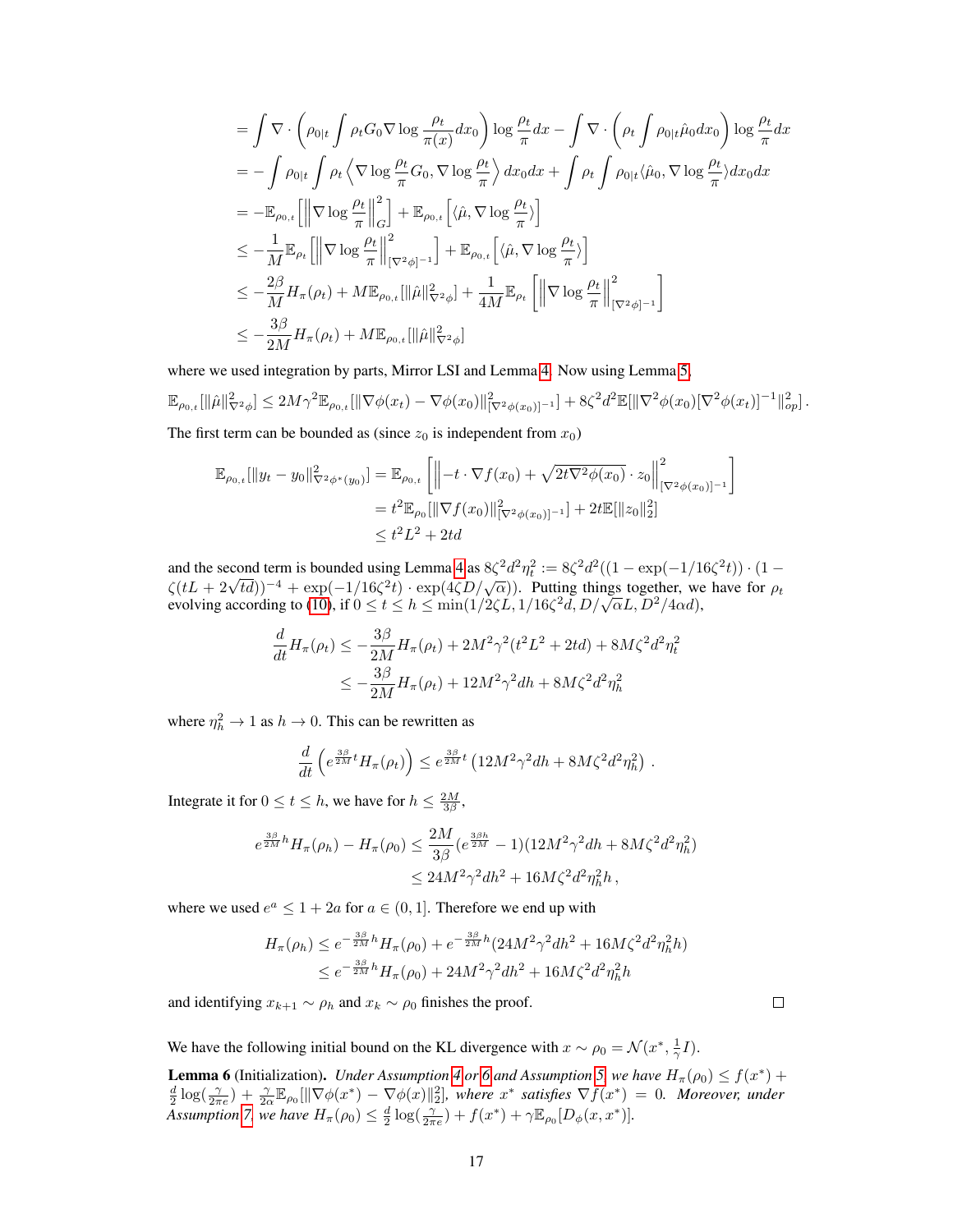*Proof.* From relative smoothness assumption [4](#page-3-4) or [6,](#page-6-2) let  $y_t = y + t(y^* - y)$  for  $y, y^*$ , where  $x^* = \nabla \phi^*(y^*)$  is the staionary point (i.e.,  $\nabla f(x^*) = 0$ ). For  $\tilde{f}(y) = f(\nabla \phi^*(y))$ , this also gives  $\nabla \tilde{f}(y^*) = 0$  and

$$
\begin{aligned}\n|\tilde{f}(y) - [\tilde{f}(y^*) + \langle \nabla \tilde{f}(y^*), y - y^* \rangle] \\
&= |\int_0^1 [\nabla \tilde{f}(y^*) - \nabla \tilde{f}(y_t)]^\top (y^* - y) dt] \\
&\leq \int_0^1 \| [\nabla^2 \phi(x^*)]^{-1} \nabla f(x^*) - [\nabla^2 \phi(x_t)]^{-1} \nabla f(x_t) \|_{\nabla^2 \phi(x_t)} \cdot \|y^* - y\|_{[\nabla^2 \phi(x_t)]^{-1}} dt \\
&\leq \gamma \int_0^1 \|y^* - y_t\|_{[\nabla^2 \phi(x_t)]^{-1}} \cdot \|y^* - y\|_{[\nabla^2 \phi(x_t)]^{-1}} dt \\
&\leq \frac{\gamma}{2\alpha} \|y^* - y\|_2^2\n\end{aligned}
$$

where we used Cauchy-Schwarz and  $\phi$  being  $\alpha$ -strongly convex implies  $\phi^*$  is  $1/\alpha$ -smooth. Therefore

<span id="page-17-1"></span>
$$
\tilde{f}(y) \le \tilde{f}(y^*) + \langle \nabla \tilde{f}(y^*), y - y^* \rangle + \frac{\gamma}{2\alpha} ||y^* - y||_2^2
$$

and rewriting,

$$
f(x) \le f(x^*) + \frac{\gamma}{2\alpha} \|\nabla \phi(x^*) - \nabla \phi(x)\|_2^2.
$$
 (25)

For  $x \sim \rho_0 = \mathcal{N}(x^*, \frac{1}{\gamma}I)$  Gaussian centered at  $x^*$ , we have

$$
H_{\pi}(\rho_0) = -H(\rho_0) + \mathbb{E}_{\rho_0}[f] \le \frac{d}{2}\log(\frac{\gamma}{2\pi e}) + f(x^*) + \frac{\gamma}{2\alpha}\mathbb{E}_{\rho_0}[\|\nabla\phi(x^*) - \nabla\phi(x)\|_2^2],
$$

where we used that for normal distribution  $H(\rho_0) = \frac{d}{2} \log \frac{2\pi e}{\gamma}$ . With Assumption [7,](#page-7-3) instead of [\(25\)](#page-17-1), we have

$$
f(x) = f(x^*) + \int_0^1 \int_0^t (x - x^*)^\top \nabla^2 f(x_s)(x - x^*) ds dt
$$
  
\n
$$
\leq f(x^*) + \gamma \int_0^1 \int_0^t (x - x^*)^\top \nabla^2 \phi(x_s)(x - x^*) ds dt
$$
  
\n
$$
= f(x^*) + \gamma \int_0^1 (x - x^*)^\top (\nabla \phi(x_t) - \nabla \phi(x^*)) dt
$$
  
\n
$$
= f(x^*) + \gamma [\phi(x) - \phi(x^*) - (x - x^*)^\top \nabla \phi(x^*)] =: f(x^*) + \gamma D_\phi(x, x^*)
$$

which gives

$$
H_{\pi}(\rho_0) = -H(\rho_0) + \mathbb{E}_{\rho_0}[f] \le \frac{d}{2}\log(\frac{\gamma}{2\pi e}) + f(x^*) + \gamma \mathbb{E}_{\rho_0}[D_{\phi}(x, x^*)].
$$

<span id="page-17-0"></span>We end this section with a word about the relative smoothness assumptions. Lemma 7 (Relative Smoothness). *For the following conditions:*

1. 
$$
\nabla^2 \tilde{f}(y) \preceq \gamma \nabla^2 \phi^*(y)
$$
  
\n2.  $\|[\nabla^2 \phi(x)]^{-1} \nabla f(x) - [\nabla^2 \phi(x')]^{-1} \nabla f(x')\|_{\nabla^2 \phi(x')} \leq \gamma \|\nabla \phi(x) - \nabla \phi(x')\|_{[\nabla^2 \phi(x')]^{-1}}$   
\n3.  $|\tilde{f}(y) - [\tilde{f}(y') + \langle \nabla \tilde{f}(y'), y - y' \rangle]| \leq \frac{\gamma}{2} \|y - y'\|_{\nabla^2 \phi^*(y')}^2$   
\n4.  $\|\nabla f(x) - \nabla f(x')\|_{[\nabla^2 \phi(x')]^{-1}} \leq \gamma \|\nabla \phi(x) - \nabla \phi(x')\|_{[\nabla^2 \phi(x')]^{-1}}$   
\n5.  $-\gamma \nabla^2 \phi(x) \preceq \nabla^2 f(x) \preceq \gamma \nabla^2 \phi(x)$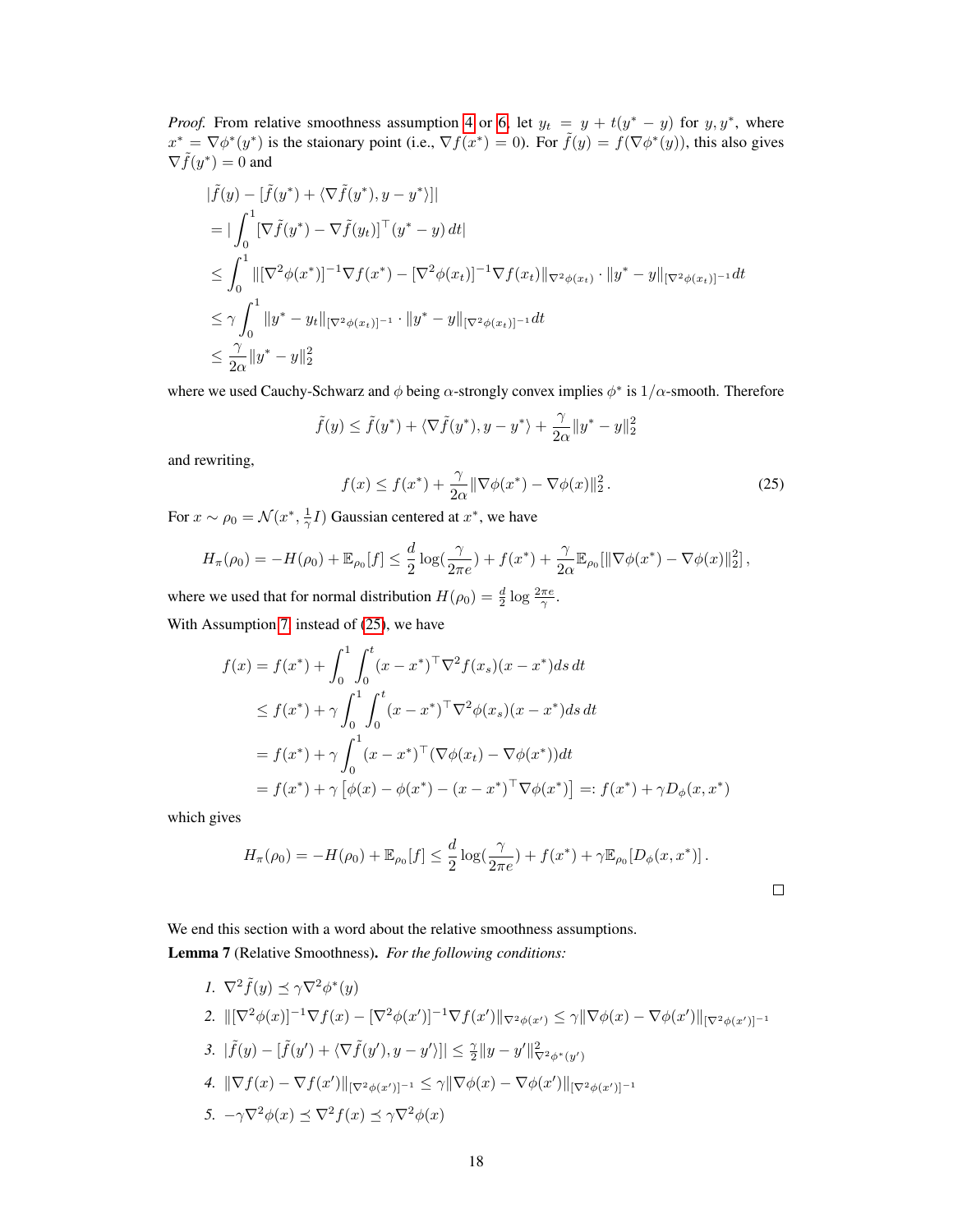*where*  $y = \nabla \phi(x)$  *and*  $\tilde{f}(y) = f(\nabla \phi^*(y))$ *, we have*  $2 \Rightarrow 1, 3$  *and*  $4 \Rightarrow 5$ *. Moreover, taking*  $x = x^*$ for which  $\nabla f(x^*) = 0$ , condition 2 becomes the same as condition 4.

*Proof.* We begin by showing  $\nabla^2 \tilde{f}(y) \succeq \gamma \nabla^2 \phi^*(y)$  implies 2 does not hold. Let  $g(t) = \tilde{f}(y_t)$  for  $y_t = y_0 + t \cdot z$ , then for any  $\epsilon$  there exists some  $\delta$  such that  $|1/\delta \cdot (g'(\delta) - g'(\delta)) - g''(\delta)| =$  $|1/\delta \cdot (\nabla \tilde{f}(y_\delta) - \nabla \tilde{f}(y_0))^\top z - z^\top \nabla^2 \tilde{f}(y_0)z| \leq \epsilon$ , therefore we have from assumption

$$
(\nabla \tilde{f}(y_\delta) - \nabla \tilde{f}(y_0))^{\top} z \geq \delta z^{\top} \nabla^2 \tilde{f}(y_0) z - \epsilon \delta \geq \delta \gamma \|z\|_{\nabla^2 \phi^*(y_0)}^2 - \epsilon \delta,
$$

from Cauchy-Schwarz for all  $\epsilon'$ 

$$
\|\nabla \tilde{f}(y_\delta)-\nabla \tilde{f}(y_0)\|_{[\nabla^2 \phi^*(y_0)]^{-1}} \geq \delta \gamma \|z\|_{\nabla^2 \phi^*(y_0)} - \epsilon' = \gamma \|y_\delta - y_0\|_{\nabla^2 \phi^*(y_0)} - \epsilon' ,
$$

and chain rule  $\nabla \tilde{f}(y) = [\nabla^2 \phi(x)]^{-1} \nabla f(\nabla \phi^*(y))$  gives  $\|[\nabla^2 \phi(x_\delta)]^{-1}\nabla f(x_\delta) - [\nabla^2 \phi(x_0)]^{-1}\nabla f(x_0)\|_{\nabla^2 \phi(x_0)} \geq \gamma \cdot \|\nabla \phi(x_\delta) - \nabla \phi(x_0)\|_{[\nabla^2 \phi(x_0)]^{-1}} - \epsilon'$ 

for all  $\epsilon'$ , finishing the proof. This lets us conclude that  $2 \Rightarrow 1$ .

The proof of Lemma [6](#page-16-0) shows that  $2 \Rightarrow 3$ .

For  $4 \Rightarrow 5, \forall v \in \mathbb{R}^d$  we have

$$
\|\nabla^2 f(x)^\top v\|_{[\nabla^2 \phi(x)]^{-1}} = \lim_{h \to 0} \frac{\|\nabla f(x + vh) - \nabla f(x)\|_{[\nabla^2 \phi(x)]^{-1}}}{h}
$$
  

$$
\leq \lim_{h \to 0} \frac{\gamma \cdot \|\nabla \phi(x + vh) - \nabla \phi(x)\|_{[\nabla^2 \phi(x)]^{-1}}}{h}
$$
  

$$
= \gamma \cdot \|\nabla^2 \phi(x)^\top v\|_{[\nabla^2 \phi(x)]^{-1}},
$$

therefore  $\nabla^2 f(x)^\top [\nabla^2 \phi(x)]^{-1} \nabla^2 f(x) \preceq \gamma^2 \nabla^2 \phi(x)$ , which in turn implies 5.

 $\Box$ 

# <span id="page-18-0"></span>D Proofs for Section [4.3:](#page-6-5) Alternative Forward Discretization Scheme

*Proof of Proposition [3.](#page-6-6)* Following the derivation for Lemma [1,](#page-4-0) we have that [\(15\)](#page-6-1) is the same as (in the primal space)

$$
dX_t = -[\nabla^2 \phi(X_t)]^{-1} \nabla f(X_0) dt - [\nabla^2 \phi(X_t)]^{-1} \operatorname{Tr} (\nabla^3 \phi(X_t) [\nabla^2 \phi(X_t)]^{-1}) dt + \sqrt{2[\nabla^2 \phi(X_t)]^{-1}} dW_t.
$$

This means the process follows a weighted Langevin dynamics [\(10\)](#page-4-1) with  $G = [\nabla^2 \phi(X_t)]^{-1}$ and  $\hat{\mu} = [\nabla^2 \phi(X_t)]^{-1} (\nabla f(X_t) - \nabla f(X_0))$  for [\(15\)](#page-6-1) since [\(23\)](#page-11-5) already taught us  $\nabla \cdot \hat{G} =$  $-[\nabla^2 \phi(X_t)]^{-1} \text{Tr} (\nabla^3 \phi(X_t) [\nabla^2 \phi(X_t)]^{-1}).$ 

Now tracing the proof of Proposition [2,](#page-5-0) we have from Mirror LSI

$$
\frac{d}{dt} H_{\pi}(\rho_t) = \int \frac{d\rho_t}{dt} \log \frac{\rho_t}{\pi} dx
$$
\n
$$
= -\mathbb{E}_{\rho_t} \left[ \left\| \nabla \log \frac{\rho_t}{\pi} \right\|_G^2 \right] + \mathbb{E}_{\rho_{0,t}} \left[ \langle \hat{\mu}, \nabla \log \frac{\rho_t}{\pi} \rangle \right]
$$
\n
$$
\leq -\mathbb{E}_{\rho_t} \left[ \left\| \nabla \log \frac{\rho_t}{\pi} \right\|_{[\nabla^2 \phi]^{-1}}^2 \right] + \mathbb{E}_{\rho_{0,t}} [\|\hat{\mu}\|_{\nabla^2 \phi}^2] + \frac{1}{4} \mathbb{E}_{\rho_t} \left[ \left\| \nabla \log \frac{\rho_t}{\pi} \right\|_{[\nabla^2 \phi]^{-1}}^2 \right]
$$
\n
$$
\leq -\frac{3\beta}{2} H_{\pi}(\rho_t) + \mathbb{E}_{\rho_{0,t}} [\|\hat{\mu}\|_{\nabla^2 \phi}^2].
$$

Using Assumption [1,](#page-2-2) [3,](#page-2-3) [5,](#page-3-3) [6](#page-6-2) and [\(14\)](#page-6-7), we have for  $M = \exp(2\zeta D/\sqrt{\alpha})$ ,  $\eta_t = (1 - \exp(-1/16\zeta^2 t))$ . Using Assumption 1, 5, 5, 6 and (14), we have it<br>  $(1 - \zeta(tL + 2\sqrt{td}))^{-2} + \exp(-1/16\zeta^2 t) \cdot M$ ,

$$
\mathbb{E}_{\rho_{0,t}}[\|\hat{\mu}\|_{\nabla^2\phi}^2] \leq \gamma^2 \cdot \mathbb{E}_{\rho_{0,t}}[\|\nabla\phi(x_t) - \nabla\phi(x_0)\|_{[\nabla^2\phi(x_t)]^{-1}}^2]
$$
  

$$
\leq \gamma^2 \cdot \mathbb{E}\left[\left\|-t\nabla f(x_0) + \sqrt{2}\int_0^t [\nabla^2\phi(x_s)]^{1/2}dW_s\right\|_{[\nabla^2\phi(x_t)]^{-1}}^2\right]
$$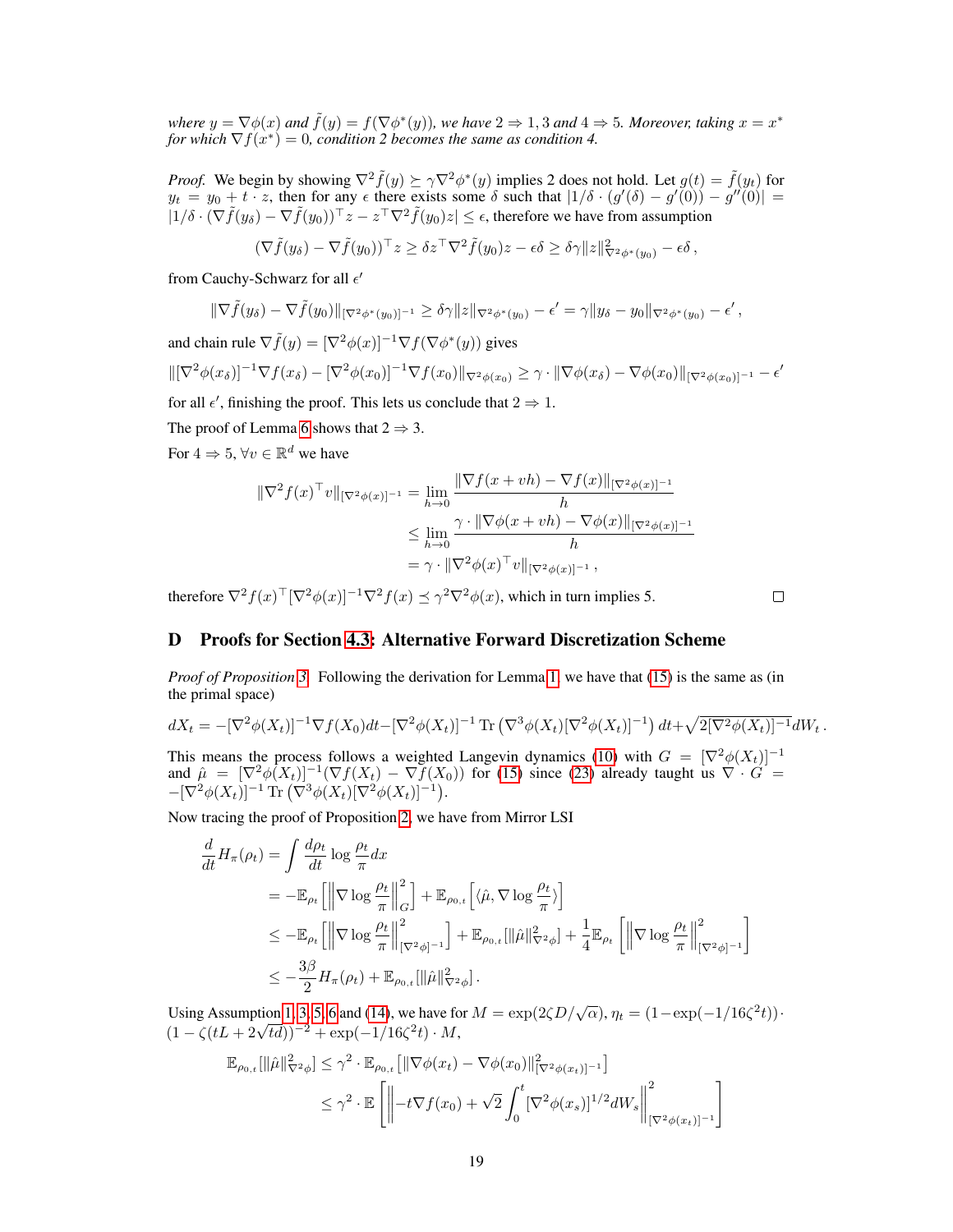$$
\leq 2\gamma^2 t^2 \eta_t L^2 + 4t\gamma^2 Md,
$$

where we used Itô's isometry,  $(a + b)^2 \le 2a^2 + 2b^2$  and Lemma [4.](#page-13-0) If  $0 \le t \le h \le \min(1/2\zeta L, 1/16\zeta^2 d, D/\sqrt{\alpha}L, D^2/4\alpha d),$ 

$$
\frac{d}{dt}H_{\pi}(\rho_t) \leq -\frac{3\beta}{2}H_{\pi}(\rho_t) + 2\gamma^2 h^2 \eta_h L^2 + 4h\gamma^2 Md.
$$

Written differently,

$$
\frac{d}{dt}\left(e^{\frac{3\beta}{2}t}H_{\pi}(\rho_t)\right) \leq e^{\frac{3\beta}{2}t}\left(2\gamma^2h^2\eta_hL^2 + 4h\gamma^2Md\right).
$$

Integrate it for  $0 \le t \le h$ , we have for  $h \le \frac{1}{6\beta}$ ,

$$
e^{\frac{3\beta}{2}h}H_{\pi}(\rho_{h}) - H_{\pi}(\rho_{0}) \leq \frac{2}{3\beta}(e^{\frac{3\beta h}{2}} - 1)(2\gamma^{2}h^{2}\eta_{h}L^{2} + 4h\gamma^{2}Md)
$$
  

$$
\leq 24\gamma^{2}h^{3}\eta_{h}L^{2} + 16h^{2}\gamma^{2}Md
$$

where we used  $e^a \leq 1 + 2a$  for  $a \in (0, 1]$ . Altogether this gives us

$$
H_{\pi}(\rho_h) \le e^{-\frac{3\beta}{2}h} H_{\pi}(\rho_0) + e^{-\frac{3\beta}{2}h} (24\gamma^2 h^3 \eta_h L^2 + 16h^2 \gamma^2 Md)
$$
  

$$
\le e^{-\frac{3\beta}{2}h} H_{\pi}(\rho_0) + 24\gamma^2 h^3 \eta_h L^2 + 16h^2 \gamma^2 Md.
$$

Iterating the recursion,

$$
H_{\pi}(\rho_k) \le e^{-\frac{3\beta}{2}hk} H_{\pi}(\rho_0) + \frac{24\gamma^2 h^3 \eta_h L^2}{1 - e^{-\frac{3\beta}{2}h}} + \frac{16h^2 \gamma^2 Md}{1 - e^{-\frac{3\beta}{2}h}}
$$
  

$$
\le e^{-\frac{3\beta}{2}hk} H_{\pi}(\rho_0) + \frac{22\gamma^2 \eta_h L^2 h^2}{\beta} + \frac{15\gamma^2 Mhd}{\beta}
$$
  

$$
\le e^{-\frac{3\beta}{2}hk} H_{\pi}(\rho_0) + \frac{50hd\gamma^2(\eta_h + M)}{\beta}
$$

where we used  $1 - e^{-a} \geq 3a/4$  for  $a \in (0, 1/4]$ . Now using Lemma [6](#page-16-0) for initialization, picking the assumed stepsize, after  $k \geq \tilde{\Omega}(M\gamma^2 d/\beta^2 \delta)$  iterations, we have  $H_{\pi}(\rho_k) \leq \delta$ .  $\Box$ 

# <span id="page-19-0"></span>E Proof for Section [4.4:](#page-7-4) Alternative Backward Discretization Scheme

<span id="page-19-3"></span>**Lemma 8** (Implicit in Lemma 6 of [\[23\]](#page-10-4)). *For a matrix*  $S = (I + t\nabla^2 f(x))^{-2}$ , assuming (1)  $-L \cdot I_d \preceq$  $\nabla^2 f \preceq L \cdot I_d$ ; (2)  $\|\nabla^2 f(x) - \nabla^2 f(y)\|_{op} \le M \|x - y\|$  for all  $x, y$ ; (3)  $0 \le t \le \min\{1/8L, 1/M\}$ , *we have*

$$
\|\nabla_k S\|_{op} := \left\|\frac{\partial S}{\partial x_k}\right\|_{op} \le 4tM
$$

*for all*  $k \in [d]$ *. Above* (2) also implies  $\|\nabla_i \nabla^2 f(x)\|_{op} \leq M$  *for all*  $i \in [d]$ *.* 

Below we give the main technical argument for this section.

<span id="page-19-1"></span>**Lemma 9** (SDE Derivation). *If*  $t \le O(1/\gamma, 1/K)$ *, under Assumption [3](#page-2-3)[,5,](#page-3-3)[7,](#page-7-3) the backward discretization dynamics in* [\(18\)](#page-7-2) *follows the SDE in* [\(10\)](#page-4-1) *with*

$$
\frac{4}{9}[\nabla^2\phi(X_t)]^{-1}\preceq G\preceq 4[\nabla^2\phi(X_t)]^{-1}
$$

and  $\|\hat{\mu}\|^2_{\nabla^2\phi}=\mathcal{O}(t^2\gamma^2L^2+t^2\alpha^{-1}d^3K^2).$  In particular, the norm decays with  $t$  therefore there is *no asymptotic bias with vanishing stepsize.*

*Proof.* For the process in [\(18\)](#page-7-2), if we introduce  $\tilde{Y}_t = Y_t + t \nabla f(\nabla \phi^*(Y_t))$ , then we see that it evolves as a scaled Brownian motion:

<span id="page-19-2"></span>
$$
d\tilde{Y}_t = \sqrt{2} [\nabla^2 \phi^*(Y_t)]^{-1/2} dW_t = \sqrt{2\nabla^2 \phi(X_t)} dW_t.
$$
 (26)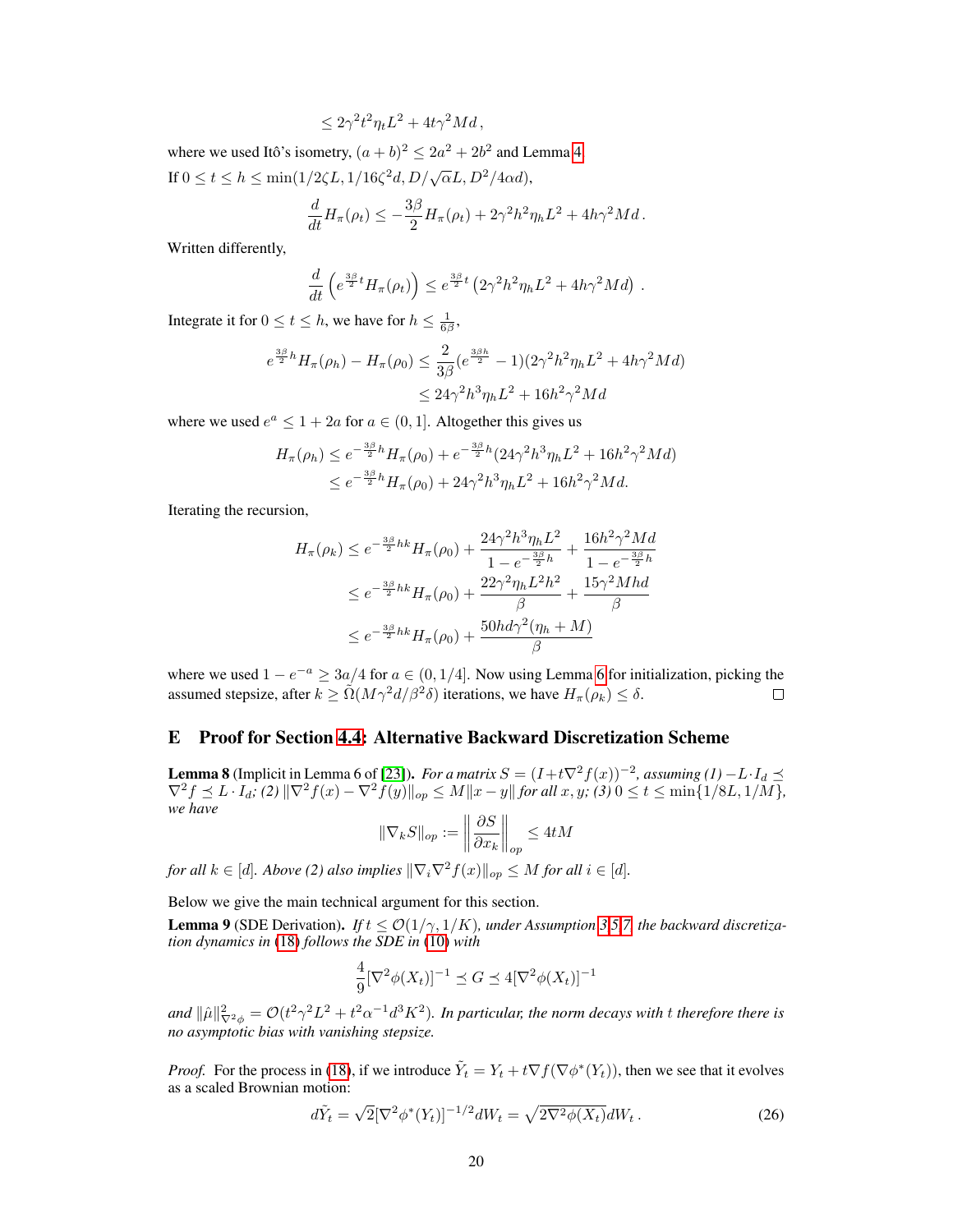Therefore if we speculate that  $Y_t$  takes the form of  $dY_t = \mu dt +$ √  $2GdW_t$ , then Itô's lemma gives

$$
d\tilde{Y}_t = \left(\nabla f(X_t) + \left(I + t[\nabla^2 \phi(X_t)]^{-1} \nabla^2 f(X_t)\right)^\top \mu + \text{Tr}(\sqrt{G}^\top T \sqrt{G})\right) dt + \sqrt{2}(I + t[\nabla^2 \phi(X_t)]^{-1} \nabla^2 f(X_t))^\top \sqrt{G} dW_t
$$

for  $T = t[\nabla^2 \phi(X_t)]^{-1} \frac{\partial \nabla^2 f(X_t)}{\partial Y_t}$  $\frac{\partial^2 f(X_t)}{\partial Y_t} + t \frac{\partial [\nabla^2 \phi(X_t)]^{-1}}{\partial Y_t}$  $\frac{\phi(X_t)|^{-1}}{\partial Y_t} \nabla^2 f(X_t)$ . Comparing this with the Brownian motion SDE for  $\tilde{Y}_t$  [\(26\)](#page-19-2), we have

$$
\sqrt{G} = (I + t\nabla^2 f(X_t)[\nabla^2 \phi(X_t)]^{-1})^{-1} [\nabla^2 \phi(X_t)]^{1/2},
$$

$$
\mu = -(I + t\nabla^2 f(X_t)[\nabla^2 \phi(X_t)]^{-1})^{-1} [\nabla f(X_t) + \text{Tr}(T\sqrt{G}\sqrt{G}^{\top})].
$$
  
ate to the primal X-space through mapping  $\nabla \phi^*$  another application

Now to translate to the primal X-space through mapping  $\nabla \phi^*$ , another application of Itô's lemma tells us

$$
dX_t = d\nabla\phi^*(Y_t) = \sqrt{2}[\nabla^2\phi(X_t)]^{-1}\sqrt{G}dW_t + \left[\text{Tr}\left(\sqrt{G}^\top \frac{\partial^2\nabla\phi^*(Y_t)}{\partial Y_t^2}\sqrt{G}\right) + [\nabla^2\phi(X_t)]^{-1}\mu\right]dt
$$
  
\n
$$
= \sqrt{2}(\nabla^2\phi(X_t) + t\nabla^2f(X_t))^{-1}[\nabla^2\phi(X_t)]^{1/2}dW_t + \left[\text{Tr}\left(\frac{\partial^2\nabla\phi^*(Y_t)}{\partial Y_t^2}\sqrt{G}\sqrt{G}^\top\right) + [\nabla^2\phi(X_t)]^{-1}\mu\right]dt
$$
  
\n
$$
=:\sqrt{2}\tilde{G}dW_t + \tilde{\mu}dt
$$

for which  $\sqrt{\tilde{G}} = (\nabla^2 \phi(X_t) + t\nabla^2 f(X_t))^{-1} [\nabla^2 \phi(X_t)]^{1/2} \succ 0$  by the choice of t and we can calculate the  $\hat{\mu}$  in [\(10\)](#page-4-1) as

$$
\hat{\mu} = \tilde{\mu} - \nabla \cdot \tilde{G}(X_t) + \tilde{G}(X_t) \nabla f(X_t)
$$
\n
$$
= -[\nabla^2 \phi(X_t)]^{-1} \operatorname{Tr} (\nabla^3 \phi(X_t) [\nabla^2 \phi(X_t)]^{-1} G[\nabla^2 \phi(X_t)]^{-1}) - \nabla \cdot \tilde{G} - \sqrt{\tilde{G}} [\nabla^2 \phi(X_t)]^{-1/2} \operatorname{Tr}(TG)
$$
\n
$$
- t \sqrt{\tilde{G}} [\nabla^2 \phi(X_t)]^{-1/2} \nabla^2 f(X_t) \sqrt{\tilde{G}} [\nabla^2 \phi(X_t)]^{-1/2} \nabla f(X_t)
$$
\n
$$
= -\nabla \cdot \tilde{G} - t \sqrt{\tilde{G}} [\nabla^2 \phi(X_t)]^{-1/2} \nabla^2 f(X_t) \sqrt{\tilde{G}} [\nabla^2 \phi(X_t)]^{-1/2} \nabla f(X_t) - [\nabla^2 \phi(X_t)]^{-1} \operatorname{Tr} (\nabla^3 \phi(X_t) \tilde{G})
$$
\n
$$
- t \sqrt{\tilde{G}} [\nabla^2 \phi(X_t)]^{-1/2} \operatorname{Tr} \left( \frac{\partial \nabla^2 f(X_t)}{\partial Y_t} [\nabla^2 \phi(X_t)] \tilde{G} \right)
$$
\n
$$
+ t \sqrt{\tilde{G}} [\nabla^2 \phi(X_t)]^{-3/2} \operatorname{Tr} (\nabla^3 \phi(X_t) [\nabla^2 \phi(X_t)]^{-1} \nabla^2 f(X_t) [\nabla^2 \phi(X_t)] \tilde{G}).
$$
\nMence, since  $\theta \leq t \leq 1/2$ , we have *nonline* and *nonline* and *nonline* are the *nonline* and *nonline* are the *nonline* and *nonline* are the *nonline* and *nonline* are the *nonline* and *nonline* are the *nonline* and *nonline* are the *nonline* and *nonline* and *nonline* are the *nonline* and *nonline* and *nonline* are given by  $\tilde{$ 

Moreover, since  $0 \le t < 1/2\gamma$ , under Assumption [7,](#page-7-3) we have

<span id="page-20-0"></span>
$$
\frac{4}{9} [\nabla^2 \phi(X_t)]^{-1} \preceq \tilde{G} \preceq 4 [\nabla^2 \phi(X_t)]^{-1}, \tag{27}
$$

establishing the first claim. For the shifted drift  $\|\hat{\mu}\|^2_{\nabla^2\phi}$ , we look at it term by term: using Assumption [3](#page-2-3) and [\(27\)](#page-20-0),

$$
||t\sqrt{\tilde{G}}[\nabla^2\phi(X_t)]^{-1/2}\nabla^2f(X_t)\sqrt{\tilde{G}}[\nabla^2\phi(X_t)]^{-1/2}\nabla f(X_t)||_{\nabla^2\phi}^2 \leq 16t^2\gamma^2||\nabla f(X_t)||_{[\nabla^2\phi(X_t)]^{-1}}^2
$$
  
\$\leq 16t^2\gamma^2L^2\$.

For  $\|-\nabla\cdot\tilde{G}-[\nabla^2\phi(X_t)]^{-1}{\,\rm Tr}(\nabla^3\phi(X_t)\tilde{G})\|_{\nabla^2\phi}^2,$  we have using the product rule for the divergence operator, and writing  $\tilde{G}$  as  $[\nabla^2 \phi(X_t)]^{-1} (I + t \nabla^2 f(X_t) [\nabla^2 \phi(X_t)]^{-1})^{-2}$ ,

$$
\begin{aligned}\n&\left\| [\nabla^2 \phi(X_t)]^{-1} \operatorname{Tr} (\nabla^3 \phi(X_t) [\nabla^2 \phi(X_t)]^{-1} (I + t \nabla^2 f(X_t) [\nabla^2 \phi(X_t)]^{-1})^{-2} \right) \\
&- [\nabla^2 \phi(X_t)]^{-1} \nabla \cdot (I + t \nabla^2 f(X_t) [\nabla^2 \phi(X_t)]^{-1})^{-2} \\
&- [\nabla^2 \phi(X_t)]^{-1} \operatorname{Tr} (\nabla^3 \phi(X_t) [\nabla^2 \phi(X_t)]^{-1} (I + t \nabla^2 f(X_t) [\nabla^2 \phi(X_t)]^{-1})^{-2}) \right\|_{\nabla^2 \phi(X_t)}^2 \\
&= \|\nabla \cdot (I + t \nabla^2 f(X_t) [\nabla^2 \phi(X_t)]^{-1})^{-2} \|^2_{[\nabla^2 \phi(X_t)]^{-1}}\n\end{aligned}
$$

which can be bounded to scale with t provided  $\nabla^2 f(X_t) [\nabla^2 \phi(X_t)]^{-1}$  is Lipschitz and  $-\gamma I \preceq \nabla^2 f(X_t) [\nabla^2 \phi(X_t)]^{-1} \preceq \gamma I$  is bounded. Using Lemma [8](#page-19-3) with t small, for  $S :=$  $(I + t\nabla^2 f(X_t)[\nabla^2 \phi(X_t)]^{-1})^{-2}$ , we have  $\|\nabla_k S\|_{op} \leq 4tK$  for all  $k \in [d]$  so with Assumption [5,](#page-3-3)

$$
\|\nabla \cdot S\|_{[\nabla^2 \phi(X_t)]^{-1}}^2 \leq \alpha^{-1} \|\nabla \cdot S\|_2^2 \leq \alpha^{-1} d^2 \sum_{k \in [d]} \|\nabla_k S\|_{op}^2 = \mathcal{O}(\alpha^{-1} d^3 t^2 K^2).
$$